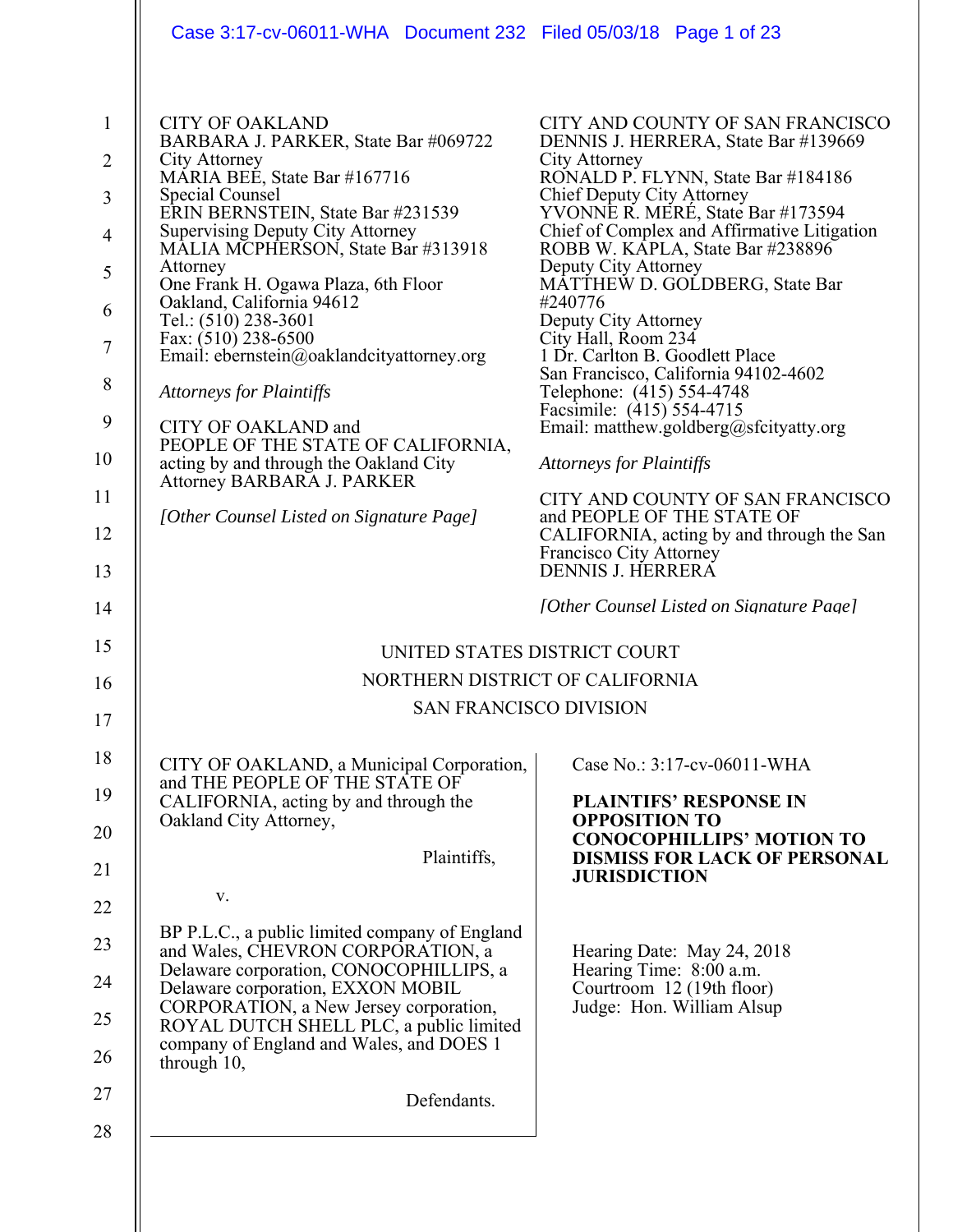| CHEVRON CORP.,<br>Third Party Plaintiff,<br>V.<br>STATOIL ASA,<br>Third Party Defendant.<br>CITY AND COUNTY OF SAN FRANCISCO,<br>Case No.: 3:17-cv-06012-WHA<br>a Municipal Corporation, and THE PEOPLE OF<br>THE STATE OF CALIFORNIA, acting by and<br>through the San Francisco City Attorney<br><b>PLAINTIFFS' RESPONSE IN</b><br>DENNIS J. HERRERA,<br><b>OPPOSITION TO</b><br><b>CONOCOPHILLIPS' MOTION TO</b><br>Plaintiffs,<br><b>DISMISS FOR LACK OF PERSONAL</b><br><b>JURISDICTION</b><br>V.<br>BP P.L.C., a public limited company of England<br>and Wales, CHEVRON CORPORATION, a<br>Hearing Date: May 24, 2018<br>Delaware corporation, CONOCOPHILLIPS, a<br>Hearing Time: 8:00 a.m.<br>Delaware corporation, EXXON MOBIL<br>Courtroom 12 (19th floor)<br>CORPORATION, a New Jersey corporation,<br>Judge: Hon. William Alsup<br>ROYAL DUTCH SHELL PLC, a public limited<br>company of England and Wales, and DOES 1<br>through 10,<br>Defendants.<br>CHEVRON CORP.,<br>Third Party Plaintiff,<br>V.<br>STATOIL ASA,<br>Third Party Defendant. | Case 3:17-cv-06011-WHA Document 232 Filed 05/03/18 Page 2 of 23 |  |
|-------------------------------------------------------------------------------------------------------------------------------------------------------------------------------------------------------------------------------------------------------------------------------------------------------------------------------------------------------------------------------------------------------------------------------------------------------------------------------------------------------------------------------------------------------------------------------------------------------------------------------------------------------------------------------------------------------------------------------------------------------------------------------------------------------------------------------------------------------------------------------------------------------------------------------------------------------------------------------------------------------------------------------------------------------------|-----------------------------------------------------------------|--|
|                                                                                                                                                                                                                                                                                                                                                                                                                                                                                                                                                                                                                                                                                                                                                                                                                                                                                                                                                                                                                                                             |                                                                 |  |
|                                                                                                                                                                                                                                                                                                                                                                                                                                                                                                                                                                                                                                                                                                                                                                                                                                                                                                                                                                                                                                                             |                                                                 |  |
|                                                                                                                                                                                                                                                                                                                                                                                                                                                                                                                                                                                                                                                                                                                                                                                                                                                                                                                                                                                                                                                             |                                                                 |  |
|                                                                                                                                                                                                                                                                                                                                                                                                                                                                                                                                                                                                                                                                                                                                                                                                                                                                                                                                                                                                                                                             |                                                                 |  |
|                                                                                                                                                                                                                                                                                                                                                                                                                                                                                                                                                                                                                                                                                                                                                                                                                                                                                                                                                                                                                                                             |                                                                 |  |
|                                                                                                                                                                                                                                                                                                                                                                                                                                                                                                                                                                                                                                                                                                                                                                                                                                                                                                                                                                                                                                                             |                                                                 |  |
|                                                                                                                                                                                                                                                                                                                                                                                                                                                                                                                                                                                                                                                                                                                                                                                                                                                                                                                                                                                                                                                             |                                                                 |  |
|                                                                                                                                                                                                                                                                                                                                                                                                                                                                                                                                                                                                                                                                                                                                                                                                                                                                                                                                                                                                                                                             |                                                                 |  |
|                                                                                                                                                                                                                                                                                                                                                                                                                                                                                                                                                                                                                                                                                                                                                                                                                                                                                                                                                                                                                                                             |                                                                 |  |
|                                                                                                                                                                                                                                                                                                                                                                                                                                                                                                                                                                                                                                                                                                                                                                                                                                                                                                                                                                                                                                                             |                                                                 |  |
|                                                                                                                                                                                                                                                                                                                                                                                                                                                                                                                                                                                                                                                                                                                                                                                                                                                                                                                                                                                                                                                             |                                                                 |  |
|                                                                                                                                                                                                                                                                                                                                                                                                                                                                                                                                                                                                                                                                                                                                                                                                                                                                                                                                                                                                                                                             |                                                                 |  |
|                                                                                                                                                                                                                                                                                                                                                                                                                                                                                                                                                                                                                                                                                                                                                                                                                                                                                                                                                                                                                                                             |                                                                 |  |
|                                                                                                                                                                                                                                                                                                                                                                                                                                                                                                                                                                                                                                                                                                                                                                                                                                                                                                                                                                                                                                                             |                                                                 |  |
|                                                                                                                                                                                                                                                                                                                                                                                                                                                                                                                                                                                                                                                                                                                                                                                                                                                                                                                                                                                                                                                             |                                                                 |  |
|                                                                                                                                                                                                                                                                                                                                                                                                                                                                                                                                                                                                                                                                                                                                                                                                                                                                                                                                                                                                                                                             |                                                                 |  |
|                                                                                                                                                                                                                                                                                                                                                                                                                                                                                                                                                                                                                                                                                                                                                                                                                                                                                                                                                                                                                                                             |                                                                 |  |
|                                                                                                                                                                                                                                                                                                                                                                                                                                                                                                                                                                                                                                                                                                                                                                                                                                                                                                                                                                                                                                                             |                                                                 |  |
|                                                                                                                                                                                                                                                                                                                                                                                                                                                                                                                                                                                                                                                                                                                                                                                                                                                                                                                                                                                                                                                             |                                                                 |  |
|                                                                                                                                                                                                                                                                                                                                                                                                                                                                                                                                                                                                                                                                                                                                                                                                                                                                                                                                                                                                                                                             |                                                                 |  |
|                                                                                                                                                                                                                                                                                                                                                                                                                                                                                                                                                                                                                                                                                                                                                                                                                                                                                                                                                                                                                                                             |                                                                 |  |
|                                                                                                                                                                                                                                                                                                                                                                                                                                                                                                                                                                                                                                                                                                                                                                                                                                                                                                                                                                                                                                                             |                                                                 |  |
|                                                                                                                                                                                                                                                                                                                                                                                                                                                                                                                                                                                                                                                                                                                                                                                                                                                                                                                                                                                                                                                             |                                                                 |  |
|                                                                                                                                                                                                                                                                                                                                                                                                                                                                                                                                                                                                                                                                                                                                                                                                                                                                                                                                                                                                                                                             |                                                                 |  |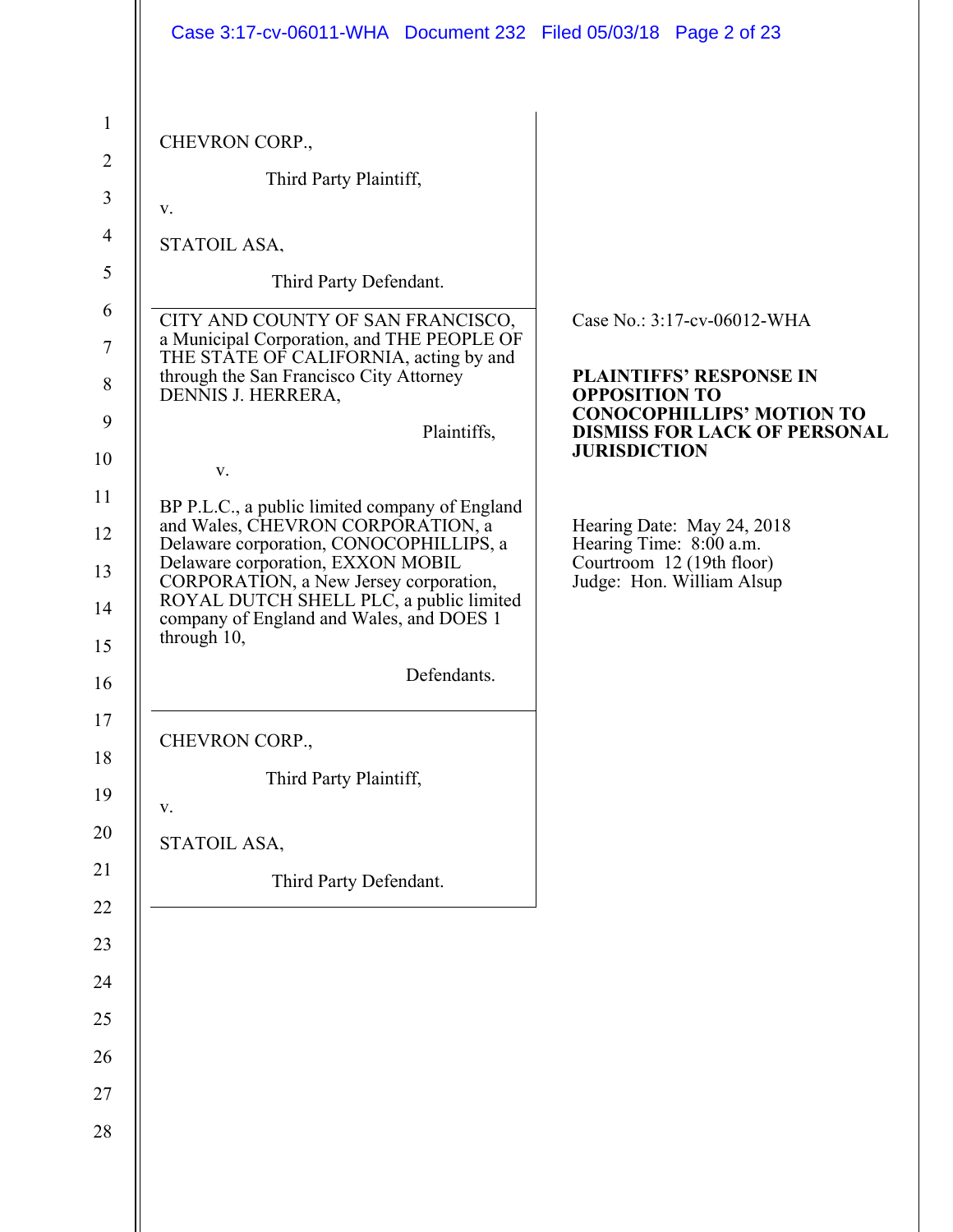|                 | <b>TABLE OF CONTENTS</b>                                                            |
|-----------------|-------------------------------------------------------------------------------------|
| Ι.              |                                                                                     |
| II.             |                                                                                     |
| A.              | Conoco makes the business decision to produce fossil fuels at massive levels1       |
| <b>B.</b>       | Plaintiffs have sustained serious injuries in the forum state caused by defendants' |
| III.            |                                                                                     |
| IV.             |                                                                                     |
| A.              |                                                                                     |
| <b>B.</b>       |                                                                                     |
| $\mathcal{C}$ . | The Cities' claims arise out of or relate to Conoco's conduct in California         |
| D.              | Conoco has not demonstrated that exercise of personal jurisdiction over it is       |
| E.              | Alternatively, Plaintiffs are entitled to jurisdictional discovery14                |
|                 |                                                                                     |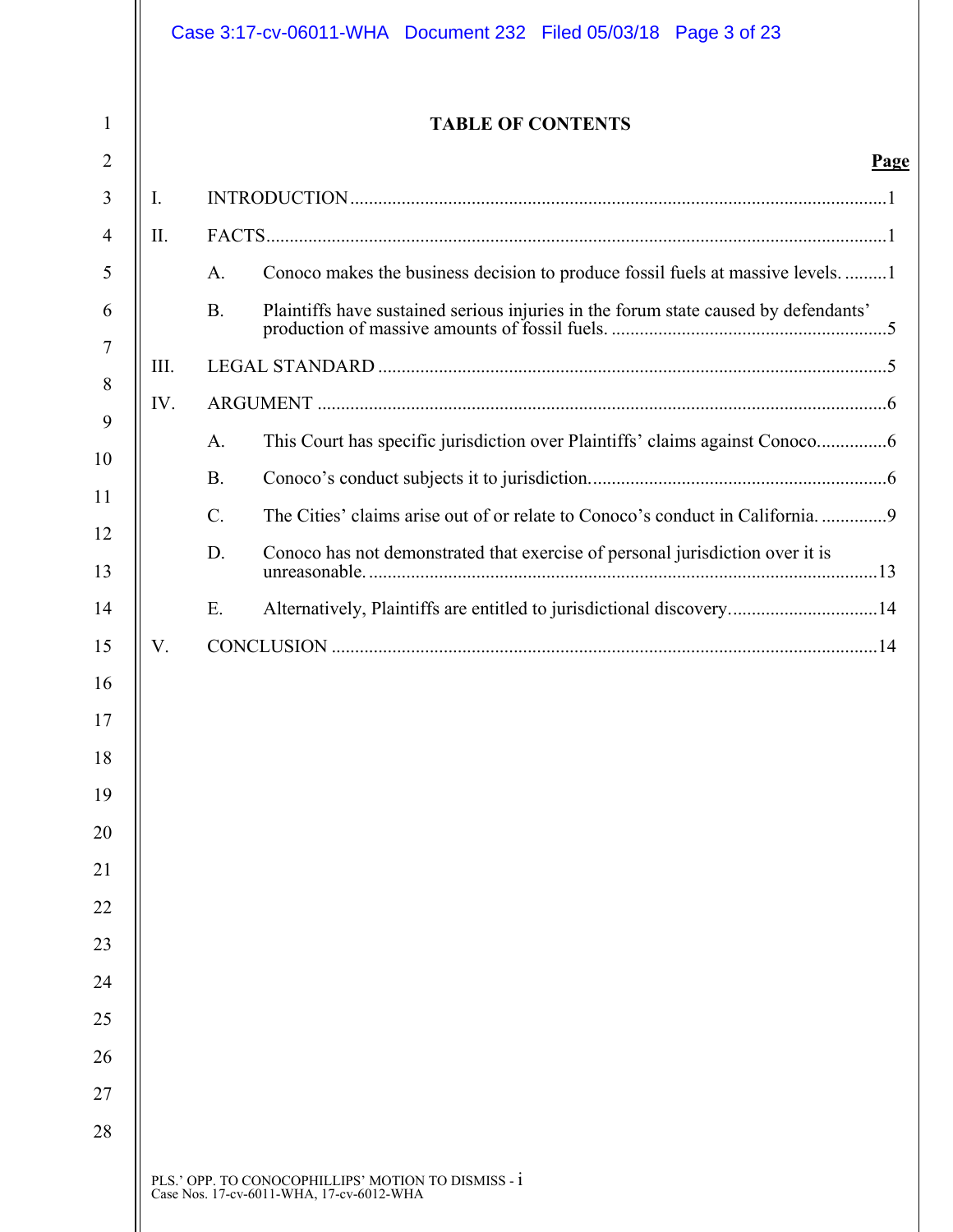|                | Case 3:17-cv-06011-WHA  Document 232  Filed 05/03/18  Page 4 of 23                               |
|----------------|--------------------------------------------------------------------------------------------------|
| $\mathbf{1}$   | <b>TABLE OF AUTHORITIES</b>                                                                      |
| $\overline{2}$ | Page(s)                                                                                          |
| 3              | <b>CASES</b>                                                                                     |
| $\overline{4}$ | In re "Agent Orange" Prod. Liab. Litig.,                                                         |
| 5              | Adidas Am., Inc. v. Cougar Sport, Inc.,                                                          |
| 6              |                                                                                                  |
| $\overline{7}$ | Axiom Foods, Inc. v. Acerchem Int'l, Inc.,                                                       |
| 8              |                                                                                                  |
| 9              | Boim v. Holy Land Found. for Relief & Dev.,                                                      |
| 10             | Brayton Purcell LLP v. Recordon & Recordon,                                                      |
| 11             |                                                                                                  |
| 12             | Bristol-Myers Squibb Co. v. Superior Court,                                                      |
| 13             |                                                                                                  |
| 14             | Bui v. Golden Biotechnology Corp.,                                                               |
| 15<br>16       | California Brewing Co. v. 3 Daughters Brewing LLC,                                               |
| 17<br>18       | California v. Gold Run Ditch & Mining Co.,                                                       |
| 19             | Chunghwa Telecom Global v. Medcom,                                                               |
| 20<br>21       | Commc'ns Network Billing, Inc. v. ILD Telecomms., Inc.,                                          |
| 22             | Conocophillips v. 261 E. Merrick Rd. Corp.,                                                      |
| 23<br>24       | Cortina v. Bristol-Myers Squibb Co.,                                                             |
| 25             | Cox v. City of Dallas,                                                                           |
| 26             |                                                                                                  |
| 27             | Daimler AG v. Bauman,                                                                            |
| 28             | PLS.' OPP. TO CONOCOPHILLIPS' MOTION TO DISMISS - ii<br>Case Nos. 17-cv-6011-WHA, 17-cv-6012-WHA |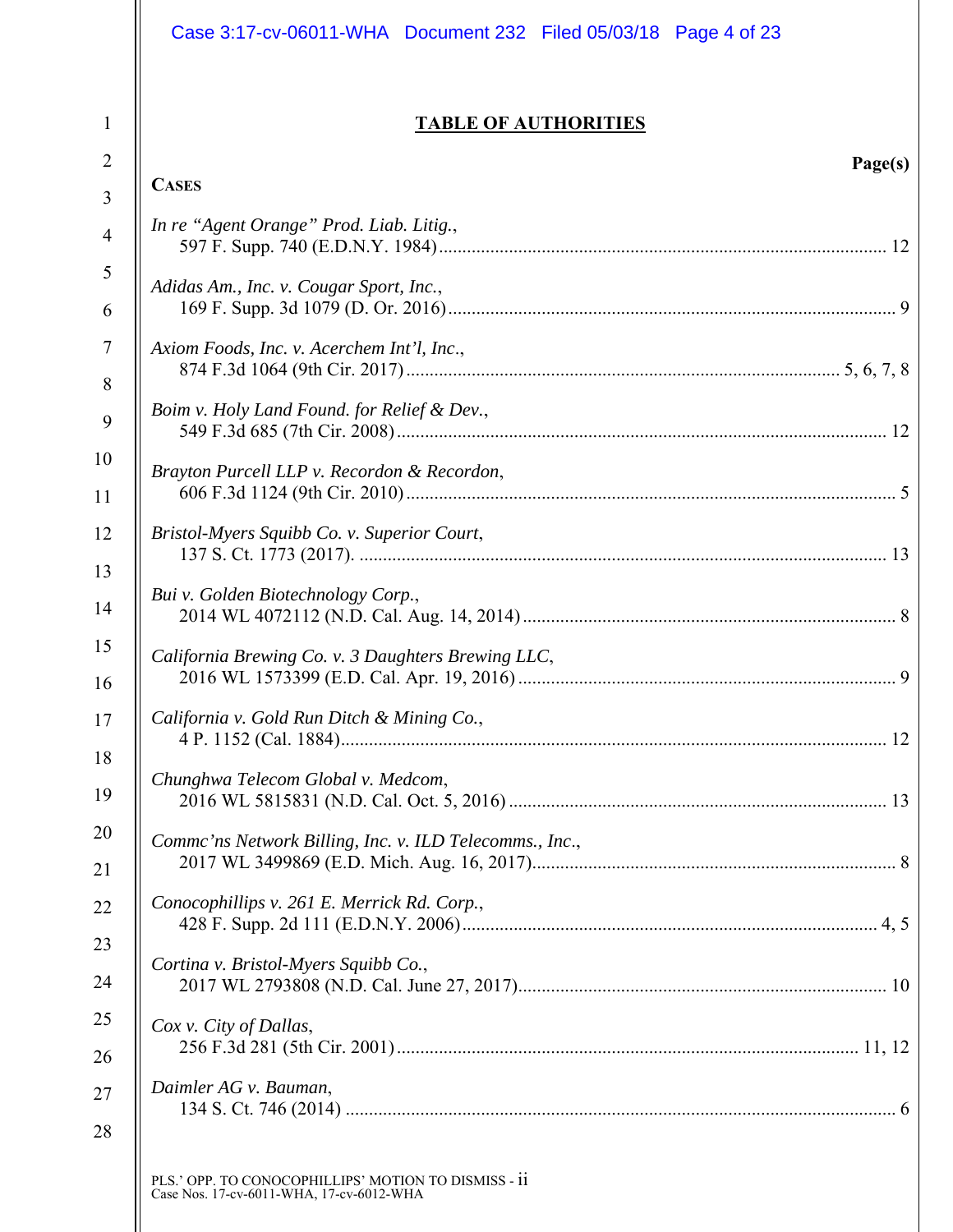|                | Case 3:17-cv-06011-WHA  Document 232  Filed 05/03/18  Page 5 of 23                                |
|----------------|---------------------------------------------------------------------------------------------------|
| $\mathbf{1}$   | Doe v. Unocal Corp.,                                                                              |
| $\overline{2}$ |                                                                                                   |
| 3              | Dubose v. Bristol-Myers Squibb Co.,                                                               |
| $\overline{4}$ | Elec. Recyclers Int'l, Inc. v. Calbag Metals Co.,                                                 |
| 5              |                                                                                                   |
| 6              | Exxon Mobil Corp. v. Attorney Gen.,                                                               |
| $\tau$         |                                                                                                   |
| 8              | Friends of the Earth, Inc. v. Laidlaw Envtl. Servs. (TOC), Inc.,                                  |
| 9              | Harris Rutsky & Co. Ins. Servs. v. Bell & Clements Ltd.,                                          |
| 10             |                                                                                                   |
| 11             | Hendricks v. New Video Channel Am.,                                                               |
| 12             | Herring Networks, Inc. v. AT&T Servs., Inc.,                                                      |
| 13             |                                                                                                   |
| 14             | Illumina, Inc. v. Qiagen NV,                                                                      |
| 15             |                                                                                                   |
| 16             | Kabo Tool Co. v. Porauto Industrial Co.,                                                          |
| 17             | Keeton v. Hustler Magazine, Inc.,                                                                 |
| 18             |                                                                                                   |
| 19             | Laub v. United States DOI,                                                                        |
| 20             |                                                                                                   |
| 21             | Learjet, Inc. v. Oneok, Inc.,                                                                     |
| 22             | Lovesy v. Armed Forces Benefit Ass'n,                                                             |
| 23             |                                                                                                   |
| 24             | Macias v. Waste Mgmt. Holdings, Inc.,                                                             |
| 25             |                                                                                                   |
| 26             | Mavrix Photo, Inc. v. Brand Techs., Inc.,                                                         |
| 27             | McIntyre Mach., Ltd. v. Nicastro,                                                                 |
| 28             |                                                                                                   |
|                | PLS.' OPP. TO CONOCOPHILLIPS' MOTION TO DISMISS - iii<br>Case Nos. 17-cv-6011-WHA, 17-cv-6012-WHA |
|                |                                                                                                   |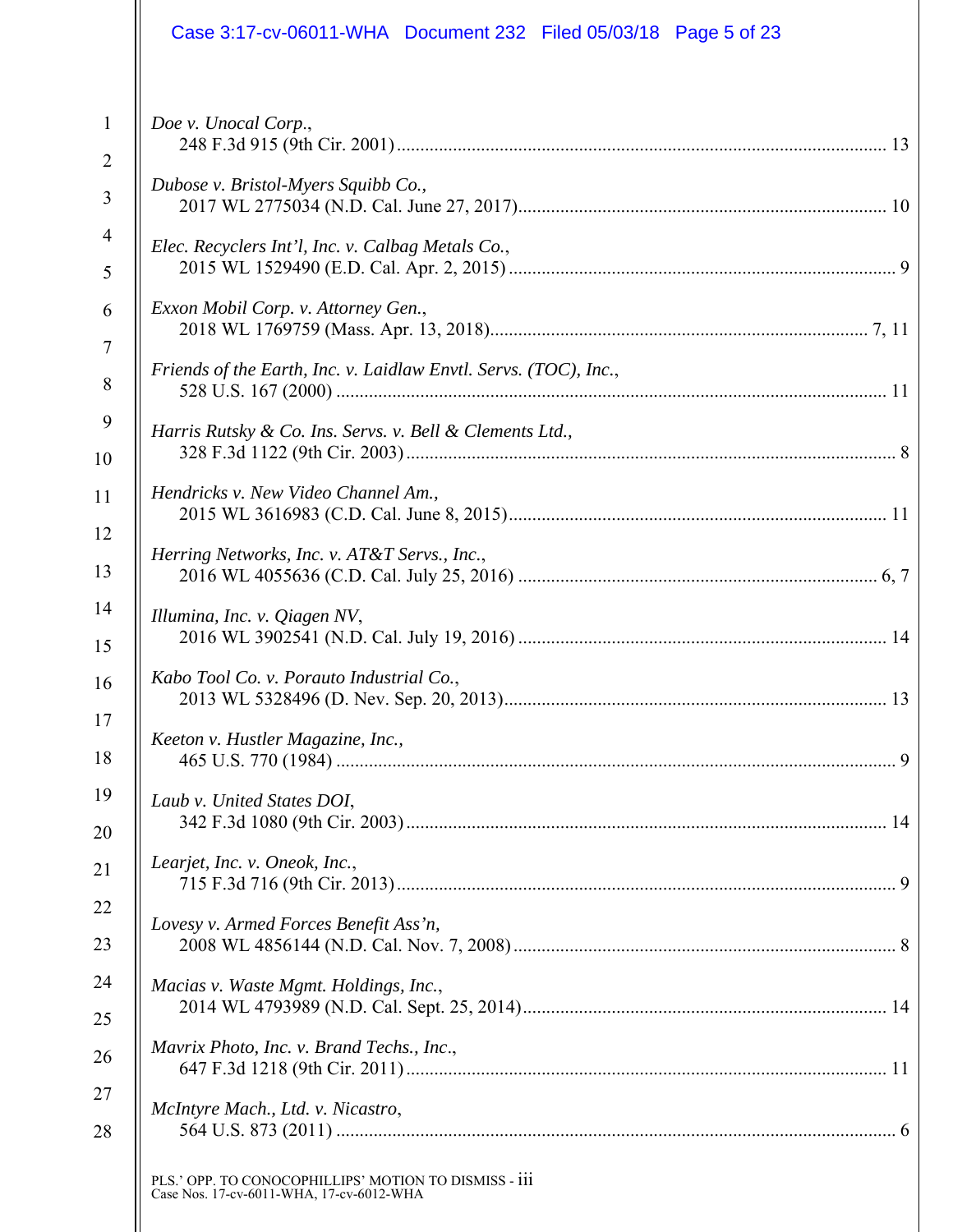|                | Case 3:17-cv-06011-WHA  Document 232  Filed 05/03/18  Page 6 of 23                               |
|----------------|--------------------------------------------------------------------------------------------------|
| $\mathbf{1}$   | Michie v. Great Lakes Steel Div. Nat'l Steel Corp.,                                              |
| $\overline{2}$ |                                                                                                  |
| 3              | Milward v. Acuity Specialty Prods. Grp.,                                                         |
| 4              | Myers v. Bennett Law Offices,                                                                    |
| 5              |                                                                                                  |
| 6              | Naiman v. TranzVia LLC,                                                                          |
| $\tau$         |                                                                                                  |
| 8              | In re Nexus 6P Products Liab. Litig.,                                                            |
| 9              | Panavision Int'l, L.P. v. Toeppen,                                                               |
| 10             |                                                                                                  |
| 11             | Picot v. Weston,                                                                                 |
| 12             | SA Luxury Expeditions LLC v. Latin America for Less, LLC,                                        |
| 13             |                                                                                                  |
| 14             | Shute v. Carnival,                                                                               |
| 15             |                                                                                                  |
| 16             | United States v. Chem-Dyne Corp.,                                                                |
| 17             | Universal Stabilization Techns., Inc. v. Advanced BioNutrition Corp.,                            |
| 18             |                                                                                                  |
| 19             | Walden v. Fiore,                                                                                 |
| 20             |                                                                                                  |
| 21             | Weaver v. Johnson & Johnson, Ethicon, Inc.,                                                      |
| 22             | Wilden Pump & Eng'g Co. v. Versa-Matic Tool, Inc.,                                               |
| 23             |                                                                                                  |
| 24             | Williams v. Yamaha Motor Co.,                                                                    |
| 25             |                                                                                                  |
| 26             | <b>Other Authorities</b>                                                                         |
| 27             |                                                                                                  |
| 28             |                                                                                                  |
|                | PLS.' OPP. TO CONOCOPHILLIPS' MOTION TO DISMISS - IV<br>Case Nos. 17-cv-6011-WHA, 17-cv-6012-WHA |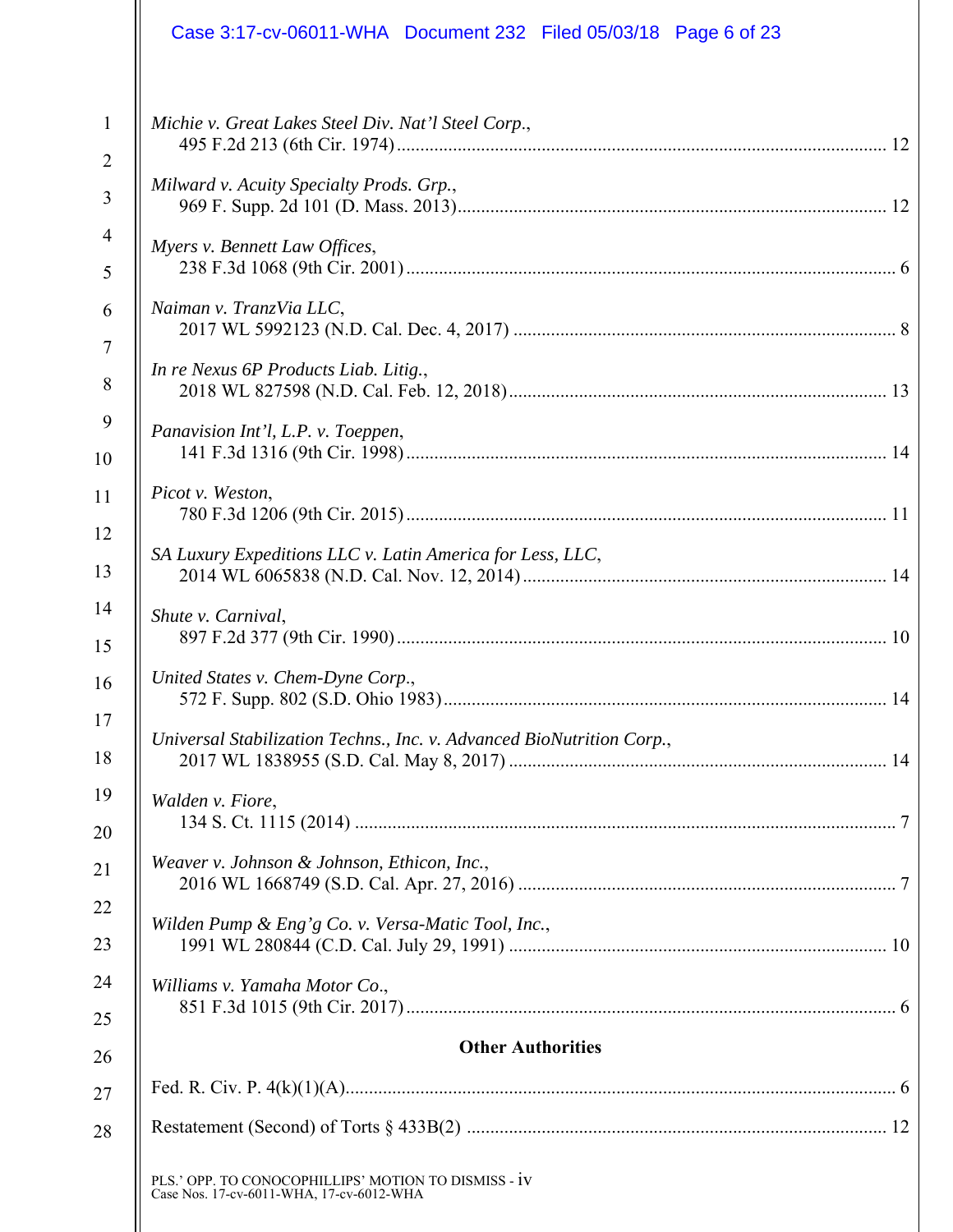|                | Case 3:17-cv-06011-WHA Document 232 Filed 05/03/18 Page 7 of 23                                      |
|----------------|------------------------------------------------------------------------------------------------------|
| $\mathbf{1}$   |                                                                                                      |
| $\overline{2}$ |                                                                                                      |
| $\mathfrak{Z}$ |                                                                                                      |
| $\overline{4}$ |                                                                                                      |
| $\mathfrak{S}$ |                                                                                                      |
| 6              |                                                                                                      |
| $\overline{7}$ |                                                                                                      |
| $\,8\,$        |                                                                                                      |
| $\overline{9}$ |                                                                                                      |
| $10\,$         |                                                                                                      |
| 11             |                                                                                                      |
| 12             |                                                                                                      |
| 13             |                                                                                                      |
| 14             |                                                                                                      |
| 15             |                                                                                                      |
| 16             |                                                                                                      |
| 17             |                                                                                                      |
| 18             |                                                                                                      |
| 19             |                                                                                                      |
| 20             |                                                                                                      |
| 21             |                                                                                                      |
| 22             |                                                                                                      |
| 23             |                                                                                                      |
| 24<br>25       |                                                                                                      |
| 26             |                                                                                                      |
| 27             |                                                                                                      |
| 28             |                                                                                                      |
|                | PLS.' OPP. TO CONOCOPHILLIPS' MOTION TO DISMISS - ${\bf V}$ Case Nos. 17-cv-6011-WHA, 17-cv-6012-WHA |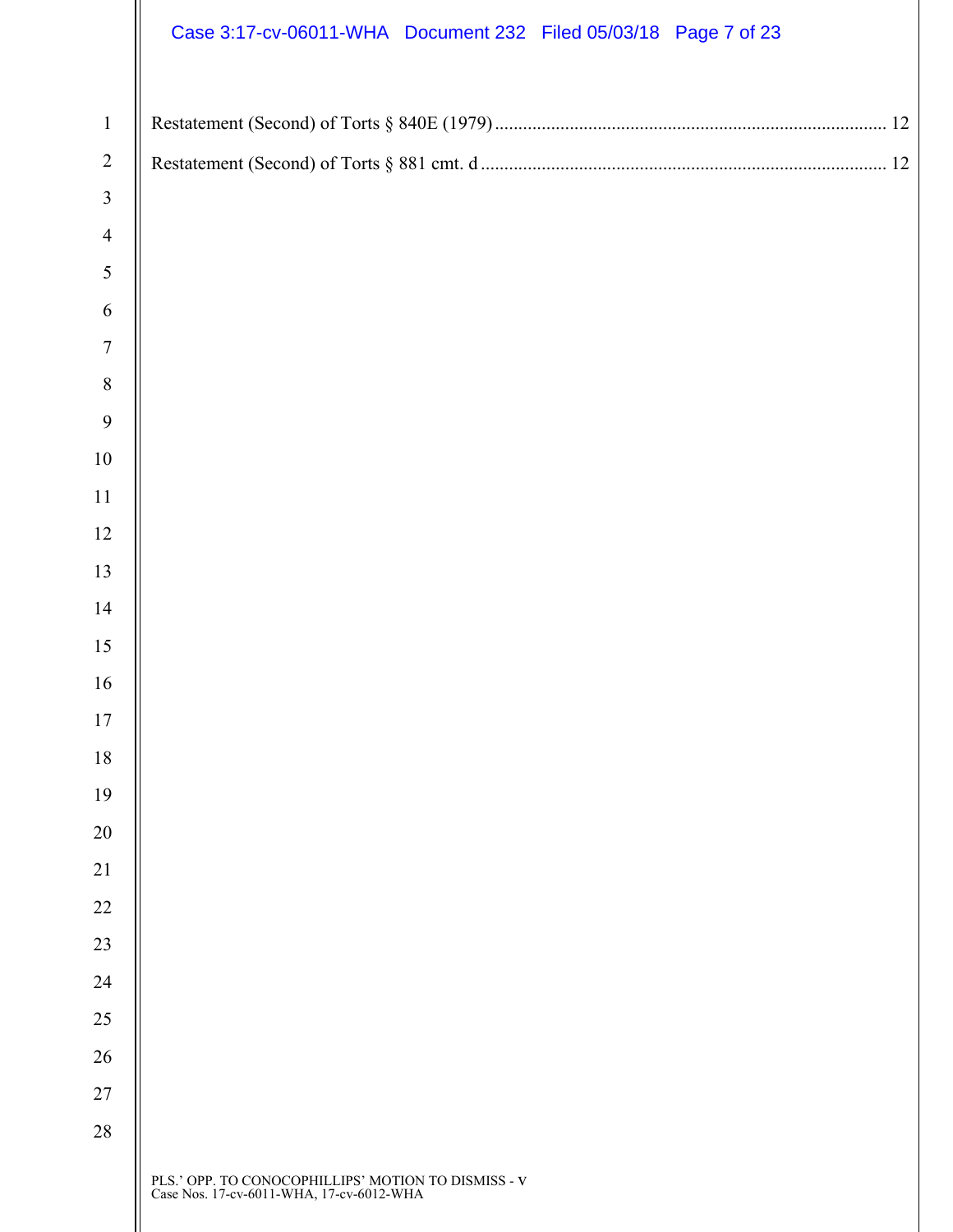# 2

3

4

5

6

7

8

9

10

11

12

14

15

16

17

18

19

20

21

22

23

1

#### **I. INTRODUCTION**

ConocoPhillips ("Conoco") claims that the Court lacks personal jurisdiction over it because as a holding company it was not involved with the operations of its subsidiaries and agents in the forum. But Conoco does not act as a holding company with respect to the tortious conduct in this case (if it does so at all). Rather, Conoco was and is the decisionmaker for its corporate family on fossil fuel production levels and managing climate change policies and risks. Conoco's further argument that its California-based contribution to global warming must cause all of the injury to the Plaintiffs ("Cities") – is an incorrect statement of the but-for personal jurisdiction causal standard. Courts routinely assert jurisdiction where the plaintiff's injury was produced by nationwide conduct that extends into the forum state without requiring the plaintiff to show that the injury was caused by just the slice that occurred in the forum.

#### **II. FACTS**

#### 13

#### **A. Conoco makes the business decision to produce fossil fuels at massive levels.**

Conoco is a multinational oil and gas company that produces and markets oil and natural gas, and operated for many years as a vertically-integrated company that also refined and sold finished oil products. First Amended Complaint ("FAC")  $\P$  22.<sup>1</sup> Conoco's most recent annual report repeatedly demonstrates that as the parent, Conoco decides companywide the level of fossil fuels to produce, including taking into account climate change risks: "ConocoPhillips is the world's largest independent exploration and production (E&P) company, based on proved reserves and production of liquids and natural gas."<sup>2</sup> "We explore for, produce, transport and market crude oil, bitumen, natural gas LNG and natural gas liquids on a worldwide basis."<sup>3</sup> The level of oil and gas reserves principally determines the value of the entire company: "Unless we successfully add to our existing proved reserves, our future crude oil, bitumen, natural gas and natural gas liquids production will

24

25

26

27

28

<sup>3</sup> *Id.* at 2.

PLS.' OPP. TO CONOCOPHILLIPS' MOTION TO DISMISS - 1 Case Nos. 17-cv-6011-WHA, 17-cv-6012-WHA

 $\frac{1}{1}$  $<sup>1</sup>$  The Cities' first amended complaints are nearly identical; separate citations to each FAC are</sup> provided only where necessary.

<sup>&</sup>lt;sup>2</sup> Decl. of Steve W. Berman in Opposition to ConocoPhillips' Motion to Dismiss for Lack of Personal Jurisdiction ("Berman Decl."), Ex. 1 (ConocoPhillips 2017 10-K) at 1, filed concurrently herewith.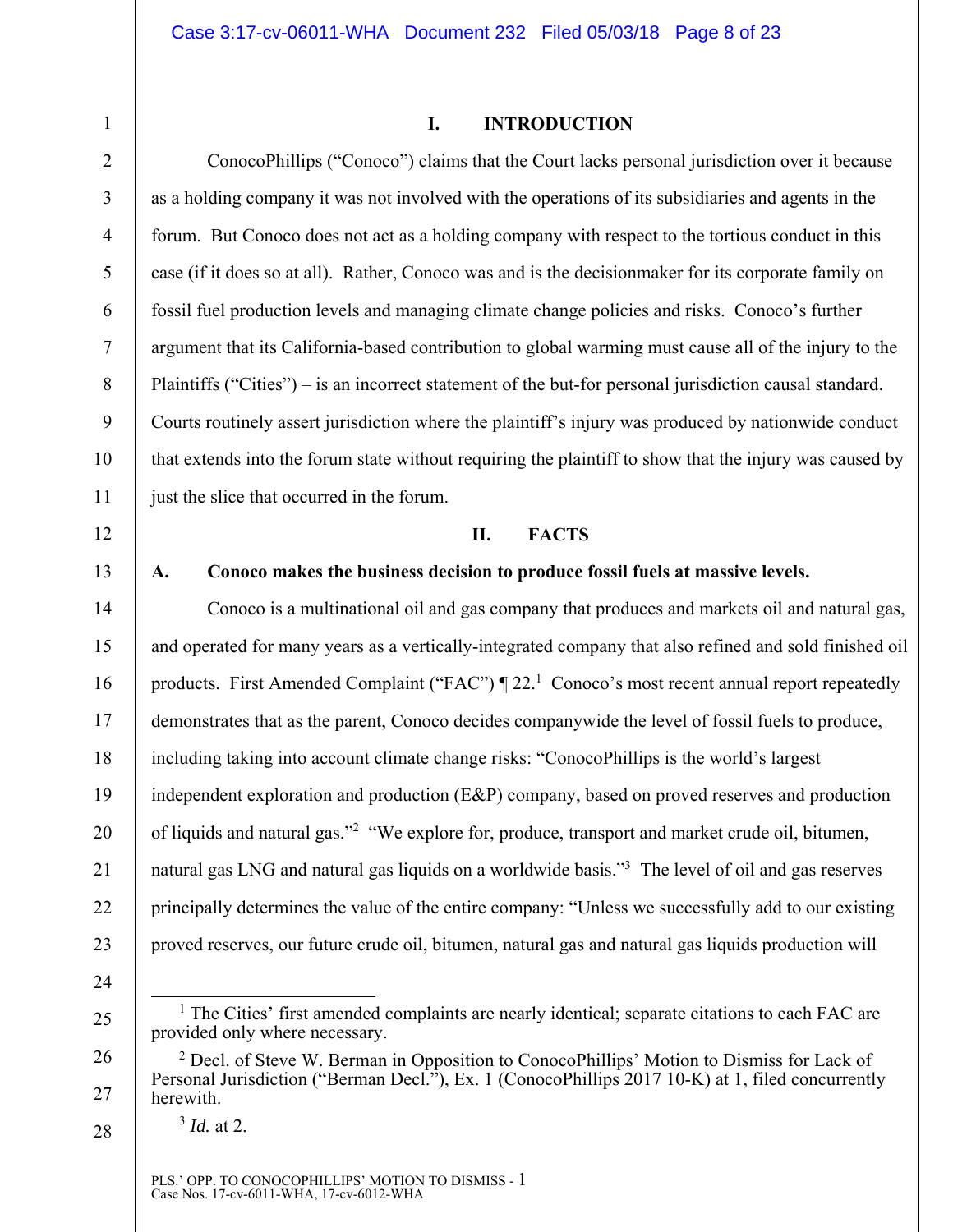#### Case 3:17-cv-06011-WHA Document 232 Filed 05/03/18 Page 9 of 23

decline, resulting in an adverse impact to our business."<sup>4</sup> "[F]uture environmental laws and regulations, such as limitations on greenhouse gas emissions, may impact or limit our current business plans and reduce demand for our products."<sup>5</sup>

Conoco, not its subsidiaries, optimizes its oil and gas portfolio to fit its strategic plan. For example, it reports that "[i]n November 2016, we announced our plan to generate \$5 billion to \$8 billion of proceeds over two years by optimizing our portfolio to focus on value-preserving, low cost-of-supply projects that strategically fit our development plans."6 Conoco further states that it "accomplished several strategic milestones in 2017, including progressing our efforts to optimize our portfolio."7 Conoco includes a standard disclaimer in its 10K: "Unless otherwise indicated, 'the company,' 'we,' 'our,' 'us' and 'ConocoPhillips' are used in this report to refer to the businesses of ConocoPhillips and its consolidated subsidiaries."<sup>8</sup> But it is clear that only the parent company can "optimize" a companywide "portfolio," and managing its overall portfolio undeniably takes into account "limitations on greenhouse gas emissions" as well as the company's climate change position. Conoco has only one corporate climate policy; there are not separate climate policies for each subsidiary. These statements, in context, can only refer to parent functions.

Climate change is, of course, a major risk to Conoco's business. And Conoco – not a subsidiary – submits annual responses to climate change questionnaires from a non-profit organization called CDP that runs the global disclosure system to assist companies to manage their environmental impacts.<sup>9</sup> Conoco's 2016 response to the CDP acknowledges that its "Board or individual/sub-set of the Board or other committee appointed by the Board" has the highest level of

- <sup>5</sup> *Id.* at 22 (emphasis added).
	- <sup>6</sup> *Id.* at 1.

1

2

3

4

5

6

7

8

9

10

11

12

13

14

15

16

17

18

19

20

21

22

23

24

27

28

<sup>9</sup> https://www.cdp.net/en.

 <sup>4</sup> *Id.* at 21; *see also id.* at 31 (noting that in 2017, it had "full-year production excluding Libya of 1,356 thousand barrels of oil equivalent per day (MBOED)" and announced "year-end proved reserves of 5.0 billion barrels of oil equivalent (BOE).").

<sup>25</sup>  26 <sup>7</sup> *Id.* at 31; *see also id.* at 18 ("Worldwide, we are contractually committed to deliver approximately 1.7 trillion cubic feet of natural gas . . . and 99 million barrels of crude oil in the future.").

<sup>8</sup> *Id.* at 1.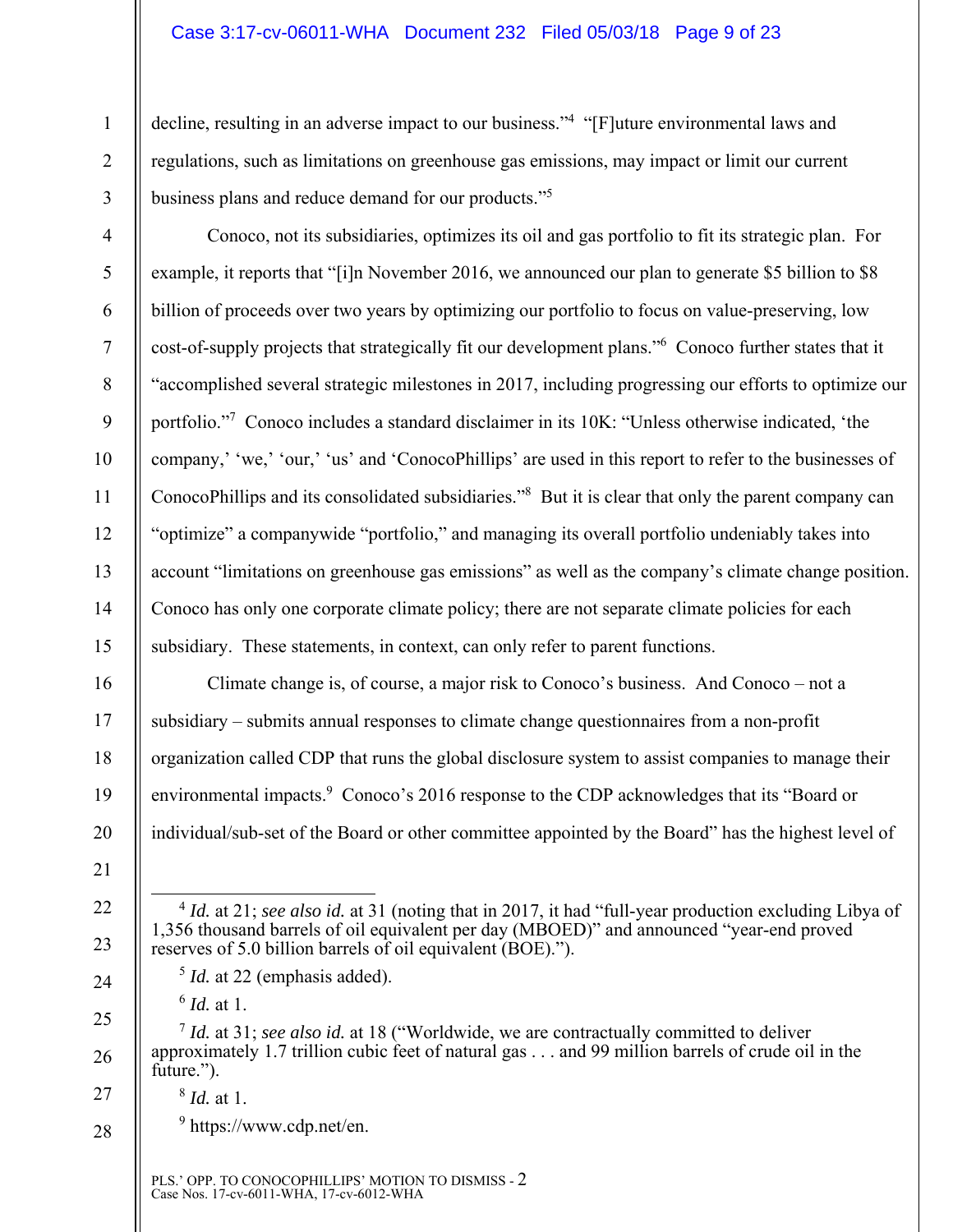#### Case 3:17-cv-06011-WHA Document 232 Filed 05/03/18 Page 10 of 23

1 2 3 4 5 6 7 8 9 10 11 direct responsibility for climate change within the company,  $10$  that Conoco develops a corporate Climate Change Action Plan which "identifies company-wide risks and opportunities and adopts a consistent approach to manage the risk across the company,"11 and that it "routinely test[s] [its] investment decisions and business strategies against a low carbon scenario in [its] strategic scenario planning process."12 Conoco factors the "cost of carbon into [its] long range planning exercise, and [its] long range planning process considers the long-term changes to supply and demand of [its] primary products, oil and gas."13 And its climate change strategy "cause[s] major business decisions to be made with consideration of the risks and impacts of climate change."14 Conoco in its CDP response also takes responsibility for companywide production of fossil fuels by calculating the greenhouse gas emissions resulting from the *use of its products* by consumers based on "equity production rates publicly reported in company financial statements" and other data.15

12 14 16 Conoco has submitted a declaration from its Assistant Secretary, Christopher Dodson, attesting, *inter alia*, that ConocoPhillips has only "a single subsidiary (ConocoPhillips Company)."16 However, Conoco's 10-K lists, as of December 31, 2017, 83 other subsidiaries around the world in addition to the U.S.-based ConocoPhillips Company.17 Many of these Conoco subsidiaries and agents (together, "agents") carry out Conoco's fundamental decisions through production, marketing and sales of fossil fuels in and for California during the relevant time period. Several have been registered to do business in California for decades, including ConocoPhillips Company (since 1947), ConocoPhillips Alaska, Inc. (1980), ConocoPhillips Transportation Alaska, Inc. (1978), and Polar Tankers, Inc. (1979). FAC ¶ 52. Conoco recently claimed to be "Alaska's largest oil producer" and

- $10$  Berman Decl., Ex. 2 (ConocoPhillips Responses to Climate Change 2016 Information Request from Carbon Disclosure Project) at 2.
- $11$  *Id.* at 3.  $12 \, Id.$ <sup>13</sup> *Id.* at 28. <sup>14</sup> *Id.* <sup>15</sup> *Id.* at 39. 16 ECF No. 185-1 ¶ 14. <sup>17</sup> Berman Decl., Ex. 1 at Exh. 21.

PLS.' OPP. TO CONOCOPHILLIPS' MOTION TO DISMISS - 3 Case Nos. 17-cv-6011-WHA, 17-cv-6012-WHA

13

15

17

18

19

20

21

22

23

24

25

26

27

28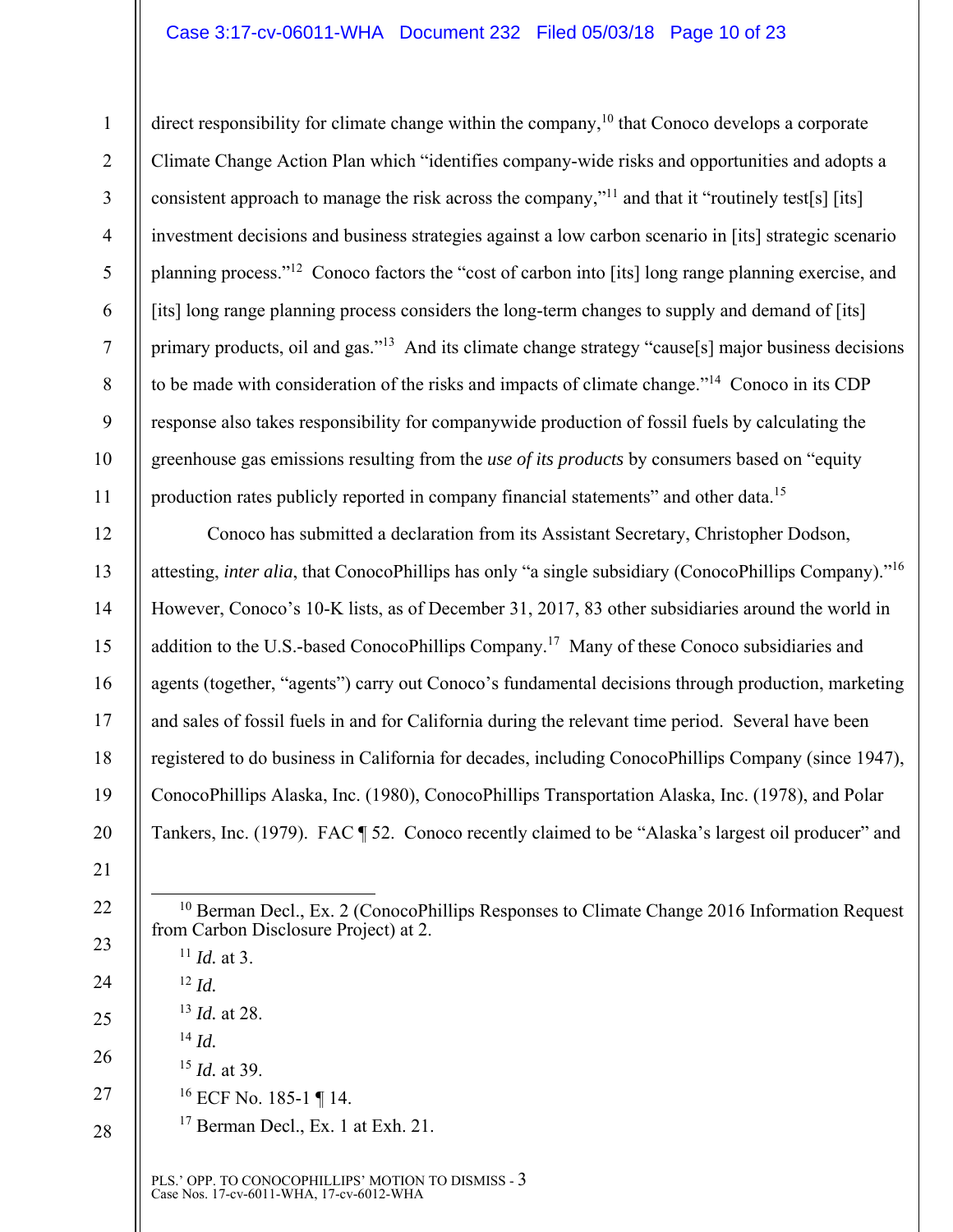"a leader in oil and gas exploration and development in Alaska for more than 50 years,"18 and that the oil it produces in Alaska is transported regularly to California by a shipping entity that it "owns and operates."19 Through agents, Conoco previously owned or operated California port facilities for receipt of crude oil<sup>20</sup> and California gasoline refineries.<sup>21</sup> For example, through Phillips Petroleum and Tosco Corp., it previously owned and operated the Golden Eagle refinery in Martinez/Avon from 1966 through 2000 (166,000 barrels of crude oil per day), and through Tosco Corp. and Phillips, from 1997 through 2012, Conoco owned and operated the Wilmington refinery (139,000 barrels per day), the Rodeo refinery (78,400 barrels per day), and the Santa Maria refinery (41,800 barrels per day). $22$ 

Through its agents, including ConocoPhillips Company, Conoco previously owned or operated numerous Conoco-branded gasoline stations in California (*i.e.*, Conoco, Phillips 66 and 76 branded).23 Conoco contends here, in an effort to distance itself from control over its gas stations, "that it has never entered into any agreement regarding the sale of gasoline containing proprietary Conoco additives with gasoline retailers," i.e. a supply agreement.<sup>24</sup> But there is information in the public record suggesting this may not be the case: when Conoco licensed the "Exxon" trademark in New York it required delivery of minimum volumes of proprietary gasoline, i.e. a supply agreement;

 18 *Id*., Ex. 3 (ConocoPhillips, Alaska Operations 2016 Snapshot); *see also* Ex. 1 (ConocoPhillips 2017 10-K) at 4.

<sup>19</sup> *Id.*, Ex. 3 at 15 ("ConocoPhillips owns and operates Polar Tankers").

- <sup>20</sup> *Id.*, Ex. 4 (Terminal Information: Los Angeles, CA: ConocoPhillips LA refinery); Ex. 5 (Port of Los Angeles map).
	- <sup>21</sup> *Id*., Ex. 6 (California Oil Refinery History).
	- <sup>22</sup> *Id*.

1

2

3

4

5

6

7

8

9

10

11

12

13

14

15

16

17

18

19

20

21

22

23

24

25

26

27

28

 $^{23}$  Berman Decl., Ex. 7 (Martin Zimmerman, ConocoPhillips unhooks from gas station business, *L.A.* Times Aug. 28, 2008); Ex. 8 (Complaint ¶ 12 ("Defendants [Phillips 66 and ConocoPhillips Company] owned and operated underground storage tanks and underground storage tanks systems to store motor vehicle fuel for retail sale at no less than 560 sites or facilities located throughout California."); *see also* Ex. 9 (Kevin Max, Tosco Buys 1,740 Stations from Exxon Mobil, TheStreet (Dec. 2, 1999) (ConocoPhillips' predecessor Tosco Corp. "has been aggressively weighing its opportunities and taking advantage of some over the past few years, taking in the West Coast petroleum business of Unocal (UCL) and supplying gas to 500 BP Amoco (BPA) gas stations acquired in a refinery deal.").

 $24$  Dodson Decl., ¶ 8.

PLS.' OPP. TO CONOCOPHILLIPS' MOTION TO DISMISS - 4 Case Nos. 17-cv-6011-WHA, 17-cv-6012-WHA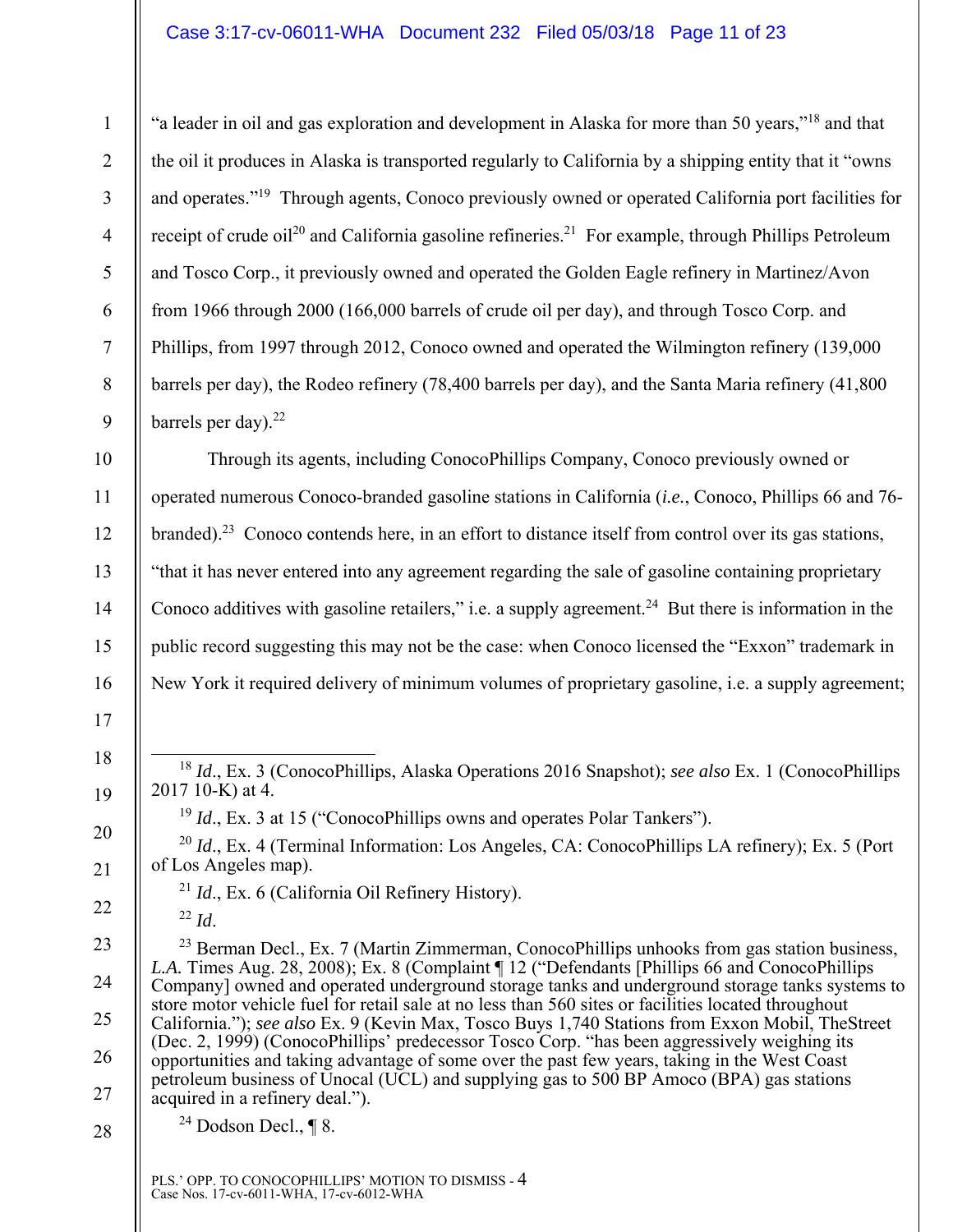Conoco the parent entity even filed a lawsuit in its own name to enforce this agreement.<sup>25</sup> Since this was Conoco's practice for another brand it licensed, it is reasonable to assume Conoco has used the same practice for its own brands.

1

2

3

4

5

6

7

8

9

10

11

12

13

14

15

16

17

18

19

20

21

22

23

24

25

26

27

#### **B. The Cities have sustained severe injuries in the forum state caused by defendants' production of massive amounts of fossil fuels.**

Global warming has caused and continues to cause accelerated sea level rise in San Francisco Bay and the adjacent ocean with severe, and potentially catastrophic, consequences for the Cities and their residents. FAC ¶ 125. The Cities already are experiencing impacts from accelerated sea level rise, including more extensive coastal flooding during storms, periodic tidal flooding, and increased coastal erosion. *Id.* Sea level rise causes storm surges to be greater, extend farther inland, and cause more extensive damage – including greater inundation and flooding of public and private property in the San Francisco Bay area. *Id.* ¶ 129; *see also* OAK FAC ¶ 130; SF FAC ¶ 131.

#### **III. LEGAL STANDARD**

The Cities need make only a *prima facie* showing of jurisdictional facts to satisfy their burden of demonstrating jurisdiction over Conoco, in the absence of an evidentiary hearing.<sup>26</sup> The Court must take uncontroverted allegations in the complaints as true, and resolve any factual conflicts and draw all reasonable inferences in favor of the Cities.<sup>27</sup>

 25 *Conocophillips v. 261 E. Merrick Rd. Corp.*, 428 F. Supp. 2d 111, 126 & n.1 (E.D.N.Y. 2006) (breach of contract case against gasoline station owner: "The parties agree that [the gasoline station owner] maintained an account with ConocoPhillips for supply of petroleum products to the Premises, and that, pursuant to this arrangement, ConocoPhillips delivered, and [the owner] accepted, such products as [the owner] requested.") (quotation omitted); *see also* Berman Decl., Ex. 10 (Report on Petroleum Products Markets in the Northeast prepared for the Attorneys General of Maine, Massachusetts, New Hampshire, New York, and Vermont at 5 (Sept. 2007)) ("Refiner-marketers supply their own retail outlets with gasoline, selling their brand of gasoline directly at the retail level. In some cases, a refiner-marketer might own a gasoline station, but it may also lease the station operation to a franchisee. This retail franchise is typically supplied directly by the refiner, but is operated by the franchisee under the terms of the franchise or lease agreement. In both of these cases, the refiner-marketer directly supplies the retail station with its marketed brand of gasoline.")

<sup>26</sup> *Brayton Purcell LLP v. Recordon & Recordon*, 606 F.3d 1124, 1127 (9th Cir. 2010).

28

<sup>27</sup> *Id.*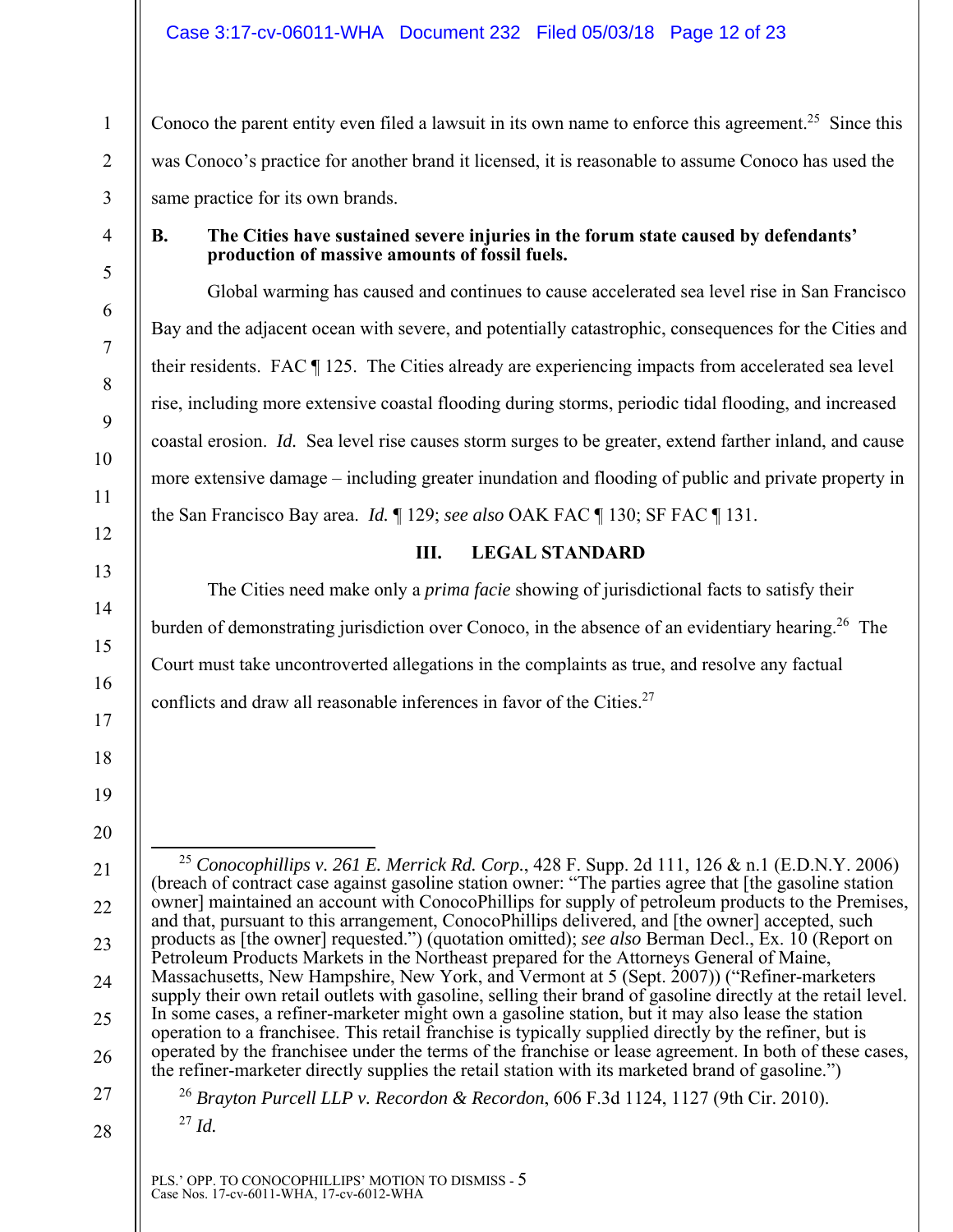1

2

3

4

5

6

7

8

9

# **IV. ARGUMENT**

#### **A. This Court has specific jurisdiction over the Cities' claims against Conoco.**

Under Rule  $4(k)(1)(A)$ , this Court applies California's long-arm statute to determine the bounds of the Court's jurisdiction over a party, which authorizes its courts to exercise jurisdiction to the full extent constitutionally permitted.<sup>28</sup> To exercise jurisdiction over Conoco, three requirements must be met: 1) the defendant must purposefully direct its activities toward the forum; 2) the claim must arise out of or relate to the defendant's forum-related activities; and 3) the exercise of jurisdiction must be reasonable, *i.e.*, comport with fair play and substantial justice.<sup>29</sup> If the Cities meet the first two requirements, the burden shifts to Conoco to present a compelling case that the exercise of jurisdiction would be unreasonable.<sup>30</sup>

### 11

12

13

14

15

16

17

18

19

20

21

10

#### **B. Conoco's conduct subjects it to jurisdiction.**

Conoco claims that it does not engage in business in California, but a company is subject to jurisdiction where it takes action in the forum, *e.g.,* a "defendant's transmission of goods [into the forum state] permits the exercise of jurisdiction . . . where the defendant can be said to have targeted the forum."31 Alternatively, as the Supreme Court observed in *Daimler AG v. Bauman*: "Agency relationships [] . . . may be relevant to the existence of *specific* jurisdiction" because "a corporation can purposefully avail itself of a forum by directing its agents or distributors to take action there."32 A parent may be subject to jurisdiction for the acts of its subsidiaries, when the latter is acting "on the principal's behalf and subject to the principal's control,"33 or an agent's acts may be imputed to a principal for purposes of personal jurisdiction if they are ratified after the fact.<sup>34</sup> For example, in *Herring Networks, Inc. v. AT&T Servs., Inc*., the court held that if the parent company "directed

- 22
- 23

24

25

26

27

28

28 *Axiom Foods, Inc. v. Acerchem Int'l, Inc*., 874 F.3d 1064, 1067 (9th Cir. 2017).

<sup>29</sup> *Id.* at 1068. <sup>30</sup> *Id.* at 1068-69.

<sup>31</sup> *McIntyre Mach., Ltd. v. Nicastro*, 564 U.S. 873, 882 (2011).

32 134 S. Ct. 746, 759 n.13 (2014).

<sup>33</sup> *Williams v. Yamaha Motor Co*., 851 F.3d 1015, 1024 (9th Cir. 2017).

<sup>34</sup> *Myers v. Bennett Law Offices*, 238 F.3d 1068, 1073 (9th Cir. 2001).

PLS.' OPP. TO CONOCOPHILLIPS' MOTION TO DISMISS - 6 Case Nos. 17-cv-6011-WHA, 17-cv-6012-WHA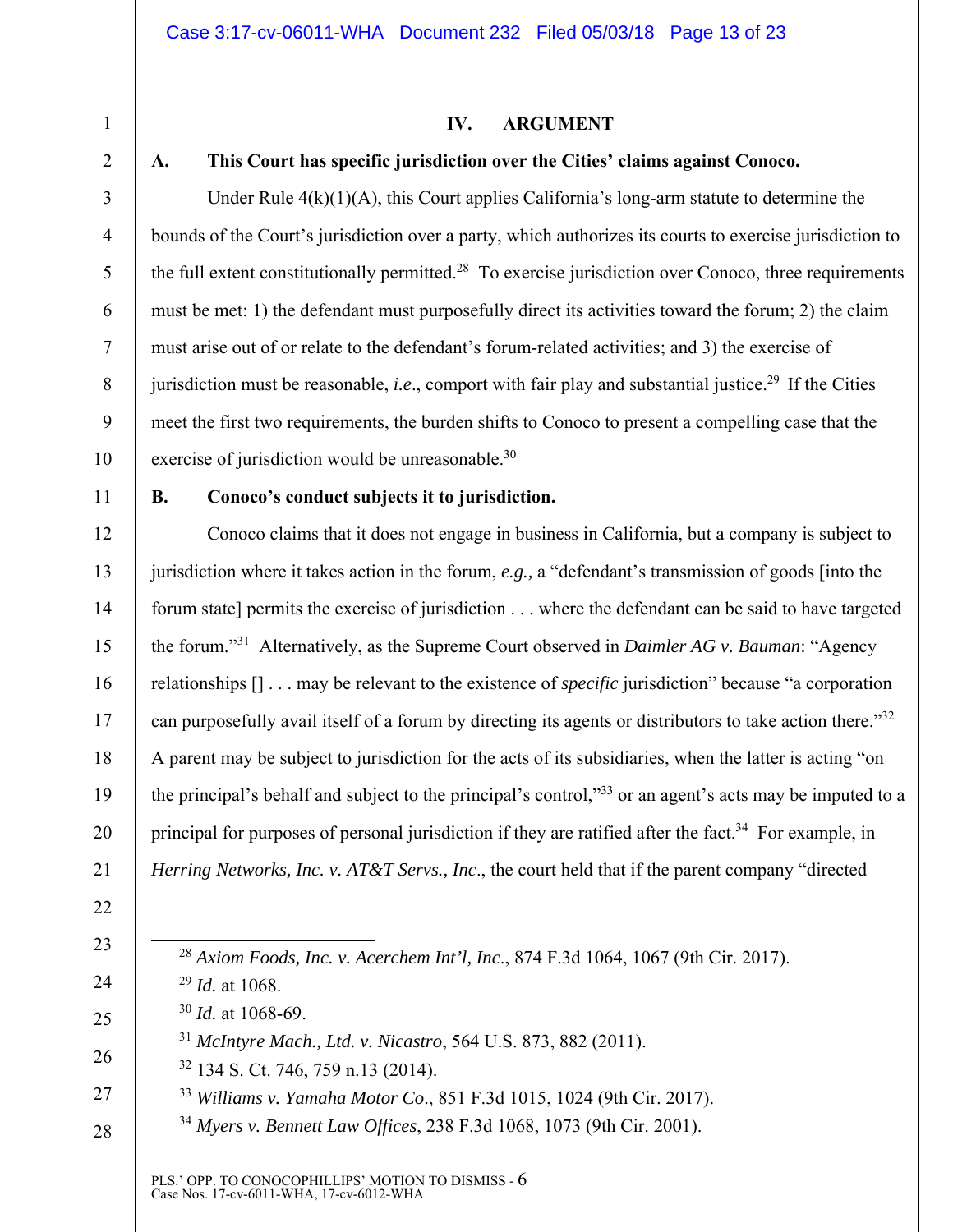and/or authorized [its subsidiary] to engage in conduct in California, those actions may be attributed to AT&T, Inc. for purposes of evaluating personal jurisdiction."35 And in *Weaver v. Johnson & Johnson, Ethicon, Inc., the court held:* "A parent corporation may be amenable to specific jurisdiction in a forum state, through an agency relationship, if it itself targeted the forum or it 'purposefully availed itself of a forum by directing its agents or distributors to take action there.'"<sup>36</sup> Here, Conoco's subsidiaries carried out its production and climate change policy decisions through production, marketing and sales of fossil fuels in and for California. *See supra* Section II.A.

8 9 10 11 12 13 14 15 16 Conoco's CDP responses make it unmistakably clear that Conoco as the parent entity is making companywide decisions on climate change. As noted above, those responses state that Conoco the parent company is responsible for climate change decisions at the Board level and "identifies company-wide risks and opportunities and adopts a consistent approach to manage the risk across the company,"37 and that it "routinely test[s] [its] investment decisions and business strategies against a low carbon scenario in [its] strategic scenario planning process."<sup>38</sup> Conoco even factors the "cost of carbon into [its] long range planning exercise, and [its] long range planning process considers the long-term changes to supply and demand of [its] primary products, oil and gas."39 The Dodson declaration does not dispute any of this.

*Walden v. Fiore*<sup>40</sup> and *Axiom Foods, Inc. v. Acerchem International, Inc.*<sup>41</sup> are of no help to Conoco. Unlike *Walden*, where it was "undisputed that no part of [defendant's] course of conduct occurred" in the forum state, here jurisdiction is appropriate, "based on intentional conduct by

1

2

3

4

5

6

7

17

18

19

20

21

22

23

24

25

26

28

- <sup>39</sup> *Id.* at 28.
- 27 40 134 S. Ct. 1115 (2014).
	- 41 874 F.3d 1064 (9th Cir. 2017).

PLS.' OPP. TO CONOCOPHILLIPS' MOTION TO DISMISS - 7 Case Nos. 17-cv-6011-WHA, 17-cv-6012-WHA

 <sup>35 2016</sup> WL 4055636 (C.D. Cal. July 25, 2016); *cf. Exxon Mobil Corp. v. Attorney Gen.*, 2018 WL 1769759, at \*3 (Mass. Apr. 13, 2018) (holding parent Exxon subject to specific jurisdiction in Massachusetts related to civil investigative demand "concerned primarily with Exxon's marketing and advertising of its fossil fuel products to Massachusetts consumers").

<sup>36 2016</sup> WL 1668749, at \*5 (S.D. Cal. Apr. 27, 2016) (quoting *Daimler*, 134 S. Ct. at 759 n.13). <sup>37</sup> *Id.* at 3.

<sup>38</sup> *Id.*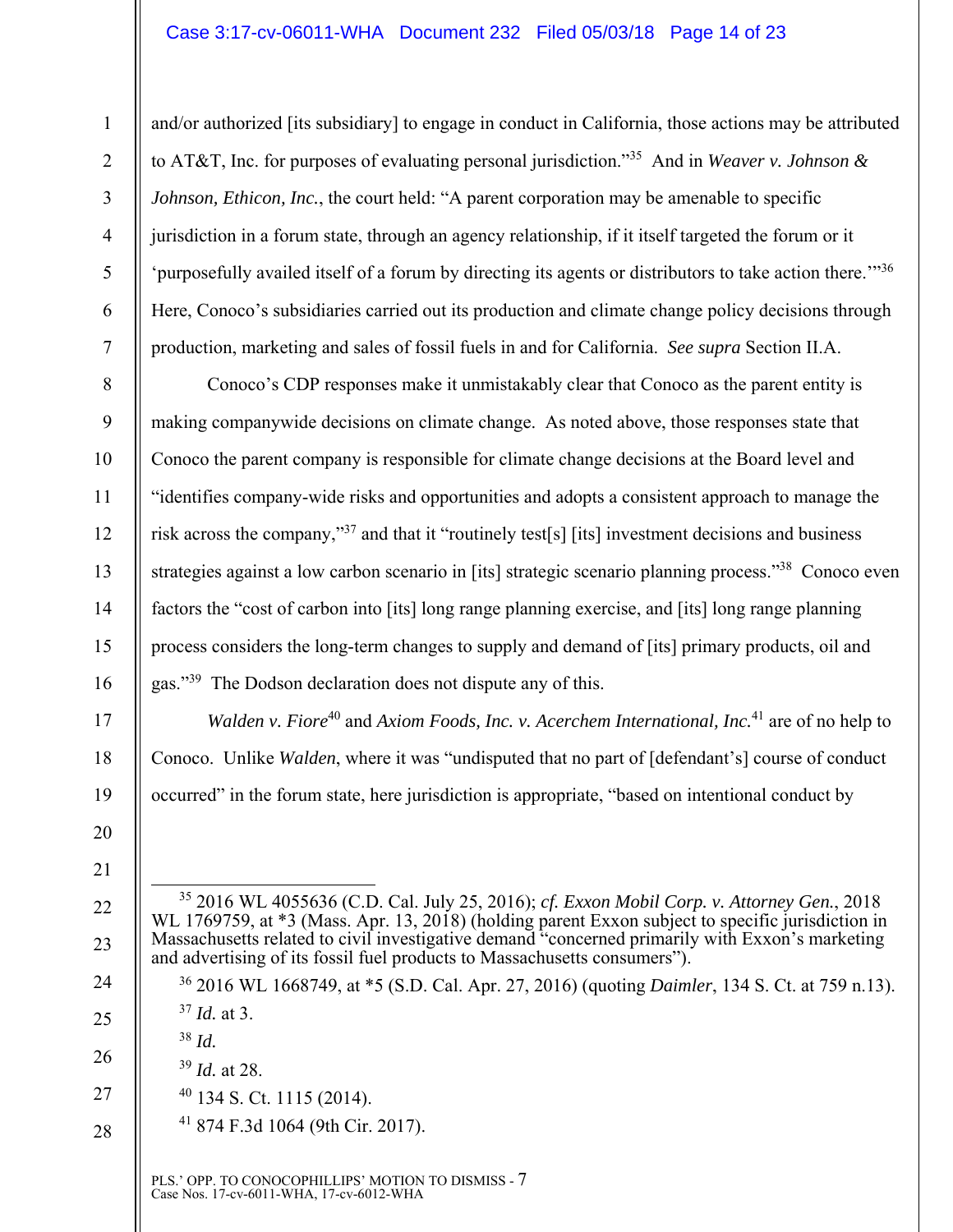#### Case 3:17-cv-06011-WHA Document 232 Filed 05/03/18 Page 15 of 23

[Conoco] that creates the necessary contacts with the forum.<sup>342</sup> The *Axiom* court actually "[a]ssum[ed], without deciding, that an agency relationship between [a parent and subsidiary] would be "'relevant to the existence of *specific* jurisdiction,'" and simply held there was no jurisdiction where defendant "sent one newsletter to a maximum of ten recipients located in California, in a market where [the subsidiary] has no sales or clients."<sup>43</sup> Here, in contrast, the "defendant's contacts with the forum State itself," are extensive, long-standing, and important to its core fossil fuel business.44

8 9 10 11 12 13 14 15 16 Conoco's other cases are also distinguishable. In *Bui v. Golden Biotechnology Corp.*, the plaintiff's conclusory allegation "without additional factual allegations" that the parent relied on its subsidiary to conduct clinical trials was contradicted by the defendant's affidavit and neither the parent nor the subsidiary "sold or marketed any product in the U.S."<sup>45</sup> The court in *Naiman v*. *TranzVia LLC* held that the same deficiencies that were fatal to plaintiffs' theory of vicarious liability (*i.e.*, no evidence of a contractual relationship) also defeated personal jurisdiction.<sup>46</sup> *Harris Rutsky & Co. Insurance Services v. Bell & Clements Ltd.*, merely held that while there was insufficient evidence to determine whether the alter ego or agency tests were met, it was an abuse of discretion not to permit jurisdictional discovery.<sup>47</sup> The Cities here allege a direct connection

17 18

1

2

3

4

5

6

7

19

20

21

22

23

24

25

26

27

 $42$  134 S. Ct. at 1123-24.

43 874 F.3d at 1071 & n.5 (quoting *Daimler*, 134 S. Ct. at 759 n.13).

<sup>44</sup> *See id.* at 1070 (quotation omitted).

45 2014 WL 4072112, at \*1, 4 (N.D. Cal. Aug. 14, 2014). *Commc'ns Network Billing, Inc. v. ILD Telecomms., Inc*., 2017 WL 3499869 (E.D. Mich. Aug. 16, 2017), cited by Conoco, held that any defendant contacts with the plaintiff were fortuitous as there was no evidence that the defendant intended to exploit any market for its products in Michigan. In *Buelow v. Plaza Motors of Brooklyn, Inc.*, the sale of the car, alleged misrepresentation and damage to the car all occurred in another state and the fact that the dealership knew that the *plaintiff* was moving to California did not alter the analysis. 2017 WL 2813179, at \*4 (E.D. Cal. June 29, 2017).

<sup>46</sup> *Lovesy v. Armed Forces Benefit Ass'n*, 2008 WL 4856144, at \*10 (N.D. Cal. Nov. 7, 2008), supports the Cities because it held that ongoing conduct in the forum permitted the court to exercise jurisdiction over the defendant.

28

47 328 F.3d 1122, 1135 (9th Cir. 2003).

PLS.' OPP. TO CONOCOPHILLIPS' MOTION TO DISMISS - 8 Case Nos. 17-cv-6011-WHA, 17-cv-6012-WHA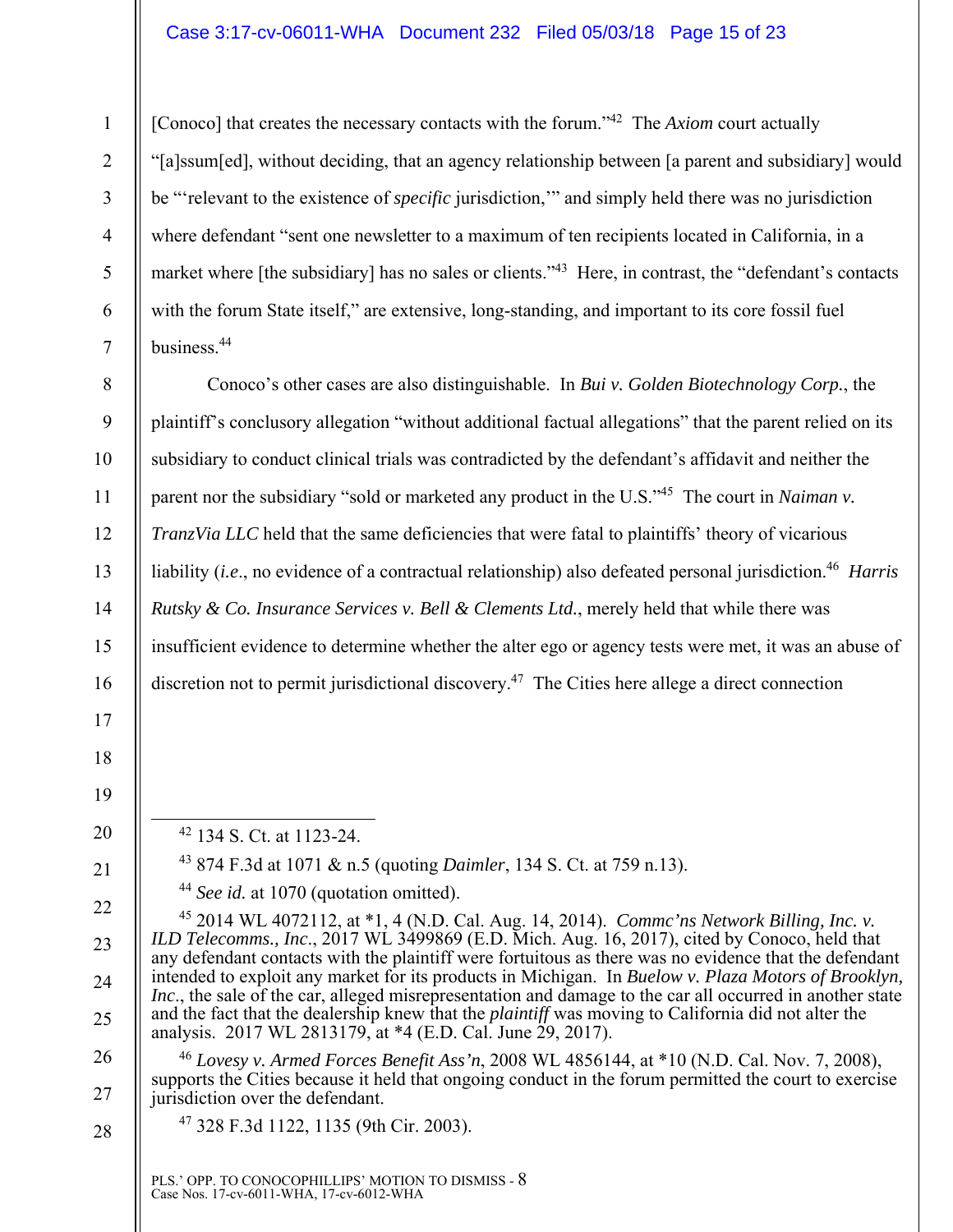between Conoco's decision to produce fossil fuels and its subsidiaries and agents acting *in California*  on its production decisions.48

1

2

3

4

5

6

7

8

9

10

11

12

13

14

15

16

17

18

#### **C. The Cities' claims arise out of or relate to Conoco's conduct in California.**

The second prong of the personal jurisdiction test involves a causal analysis. The Ninth Circuit has adopted a but-for test: "Under the 'but for' test, a lawsuit arises out of a defendant's contacts with the forum state if a direct nexus exists between those contacts and the cause of action."<sup>49</sup> Courts do not apply this test "stringently."<sup>50</sup> Conoco argues that the Cities cannot satisfy this requirement because Conoco's fossil fuel activities in California did not by themselves cause *all* of the Cities' injuries. But where the plaintiff's injuries have been caused by the totality of national conduct, personal jurisdiction exists if the defendant undertook some of this conduct within the forum.

For example, in *Keeton v. Hustler Magazine, Inc*., the Supreme Court held that a court could exercise personal jurisdiction over a non-resident tortfeasor even though "the bulk of the harm done to [the plaintiff] occurred outside" the state.51 In *Keeton*, the defendant publisher was sued in New Hampshire by a plaintiff seeking "nationwide damages" for allegedly libelous statements made in the national publication.<sup>52</sup> Even though New Hampshire represented only a tiny fraction of the defendant's national sales, and even though the libelous reports were apparently investigated, written, edited, or produced elsewhere, the Court held that the defendant's actions in "carrying on a

19 20

21

22

23

24

25

26

27

28

<sup>49</sup> *Learjet, Inc. v. Oneok, Inc.*, 715 F.3d 716, 742 (9th Cir. 2013) (quotation marks omitted), *aff'd sub nom. Oneok, Inc. v. Learjet, Inc.*, 135 S. Ct. 1591 (2015).

<sup>52</sup> *Id.* at 775.

 <sup>48 2008</sup> WL 4856144, at \*10 (N.D. Cal. Nov. 7, 2008).

<sup>50</sup> *Adidas Am., Inc. v. Cougar Sport, Inc.*, 169 F. Supp. 3d 1079, 1085, 1092–93 (D. Or. 2016) (test "should not be narrowly applied; rather, the requirement is merely designed to confirm that there is some nexus between the cause of action and defendant's contact with the forum"; sustaining jurisdiction where defendant's infringing product was purchased over the web by only three people in the forum) (quotation marks omitted); *California Brewing Co. v. 3 Daughters Brewing LLC*, 2016 WL 1573399, at \*6 (E.D. Cal. Apr. 19, 2016) ("Despite its apparently strict language, many district courts in the Ninth Circuit have not applied the 'but for' test stringently"); *Elec. Recyclers Int'l, Inc. v. Calbag Metals Co.*, 2015 WL 1529490, at \*4 (E.D. Cal. Apr. 2, 2015) ("Despite the apparently strict language of the but-for test, the Ninth Circuit has not applied the [but-for] test stringently."). 51 465 U.S. 770, 780 (1984).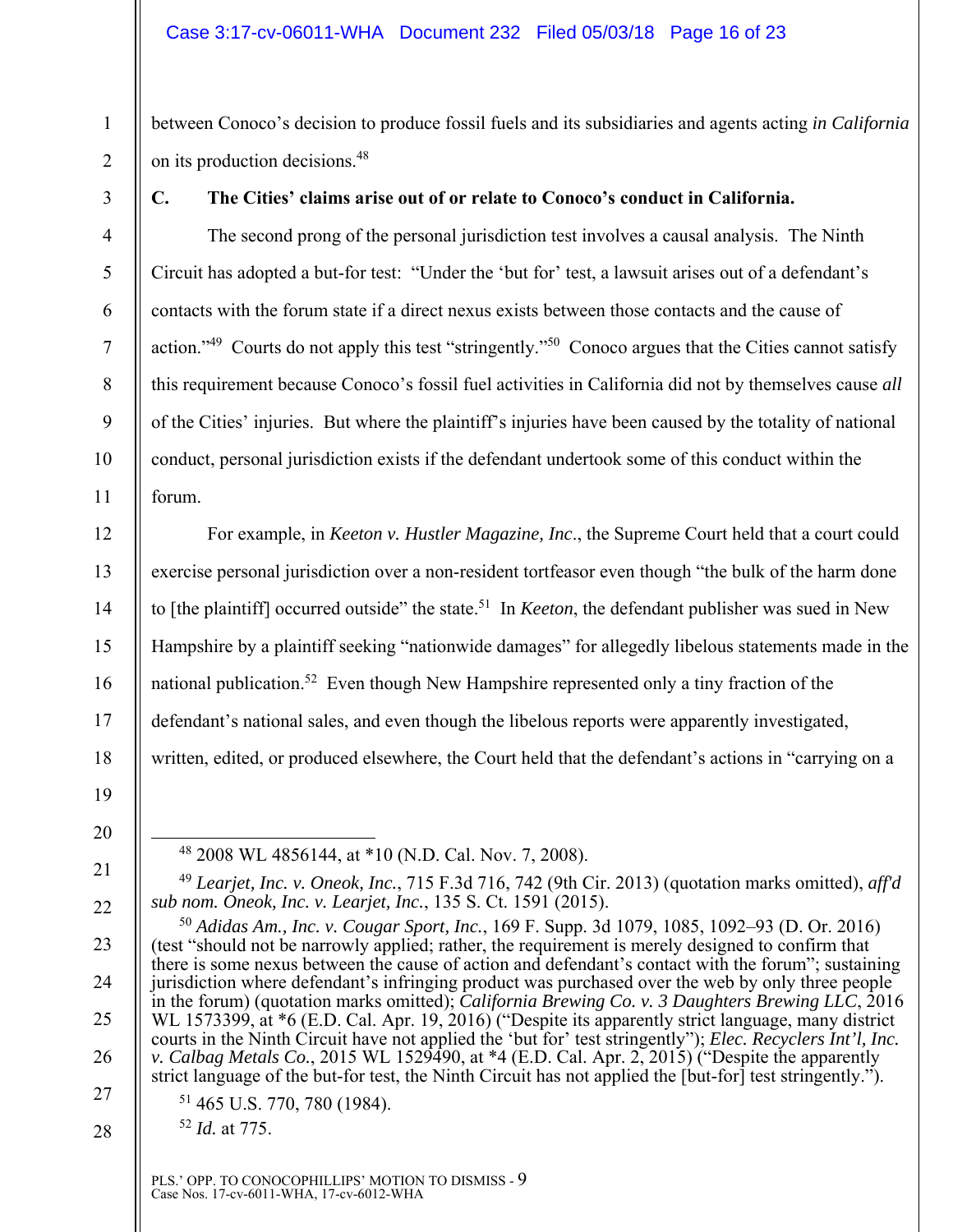| $\mathbf{1}$   | 'part of its general business' in New Hampshire is sufficient to support jurisdiction when the                                                                                                                                                                                                                                                                                    |
|----------------|-----------------------------------------------------------------------------------------------------------------------------------------------------------------------------------------------------------------------------------------------------------------------------------------------------------------------------------------------------------------------------------|
| $\overline{2}$ | cause of action arises out of the very activity being conducted, in part, in New Hampshire." <sup>53</sup>                                                                                                                                                                                                                                                                        |
| 3              | Subsequent cases have continued to make clear that the defendant's forum-based activities                                                                                                                                                                                                                                                                                         |
| $\overline{4}$ | need not cause the entire harm. For example, in Dubose v. Bristol-Myers Squibb Co., a resident of                                                                                                                                                                                                                                                                                 |
| 5              | South Carolina sued foreign corporations in California for failure to warn and fraudulent                                                                                                                                                                                                                                                                                         |
| 6              | misrepresentation with respect to a drug product that the defendants had tested at clinical trials in                                                                                                                                                                                                                                                                             |
| $\tau$         | California and many other states. <sup>54</sup> The court, applying the Ninth Circuit's but-for test and                                                                                                                                                                                                                                                                          |
| $8\,$          | upholding jurisdiction, rejected the defendants' argument that there is a numerical threshold for in-                                                                                                                                                                                                                                                                             |
| 9              | state conduct when the injury is caused by conduct spread across many jurisdictions:                                                                                                                                                                                                                                                                                              |
| 10<br>11<br>12 | What would that threshold be? If 25 percent of the clinical trials were conducted in<br>California, would that be enough? 50 percent? 75 percent? The point is that our<br>existing case law provides no basis for imposing an arbitrary cut-off, and the Court is<br>disinclined to fashion a new barrier to the exercise of its jurisdiction from whole<br>cloth. <sup>55</sup> |
| 13             | The court held that since the California clinical trials were " <i>part of</i> the unbroken chain of events                                                                                                                                                                                                                                                                       |
| 14             | leading to plaintiff's injury" they did not have to be the sole cause of the injury. <sup>56</sup> Wilden Pump &                                                                                                                                                                                                                                                                  |
| 15             | Engineering Co. v. Versa-Matic Tool, Inc., where a California plaintiff sued a Pennsylvania                                                                                                                                                                                                                                                                                       |
| 16             | manufacturer for patent infringement, reached the same result. The manufacturer's sales of the                                                                                                                                                                                                                                                                                    |
| 17             | product to California were only one to three percent of its annual sales, but the court rejected an                                                                                                                                                                                                                                                                               |
| 18             | interpretation of the but-for test that would require just the California sales to cause the injury as                                                                                                                                                                                                                                                                            |
| 19             | leading to an "absurd result." <sup>57</sup>                                                                                                                                                                                                                                                                                                                                      |
| 20<br>21<br>22 |                                                                                                                                                                                                                                                                                                                                                                                   |
| 23<br>24       | 53 Id.; see also Shute v. Carnival, 897 F.2d 377, 386 (9th Cir. 1990) (upholding personal<br>jurisdiction where defendant had advertised in forum state but had no offices, employees or assets in<br>the forum).                                                                                                                                                                 |
| 25<br>26       | 54 2017 WL 2775034 (N.D. Cal. June 27, 2017). The Dubose court simultaneously issued an<br>identical ruling in a companion case brought by a New York plaintiff. Cortina v. Bristol-Myers<br>Squibb Co., 2017 WL 2793808 (N.D. Cal. June 27, 2017).                                                                                                                               |
| 27             | $55$ 2017 WL 2775034, at *4.<br>$56$ <i>Id.</i> at $*3$ (emphasis added).                                                                                                                                                                                                                                                                                                         |
| 28             | <sup>57</sup> 1991 WL 280844, at *4 (C.D. Cal. July 29, 1991).                                                                                                                                                                                                                                                                                                                    |
|                | PLS.' OPP. TO CONOCOPHILLIPS' MOTION TO DISMISS - $10$ Case Nos. $17\text{-cv-6011-WHA},$ $17\text{-cv-6012-WHA}$                                                                                                                                                                                                                                                                 |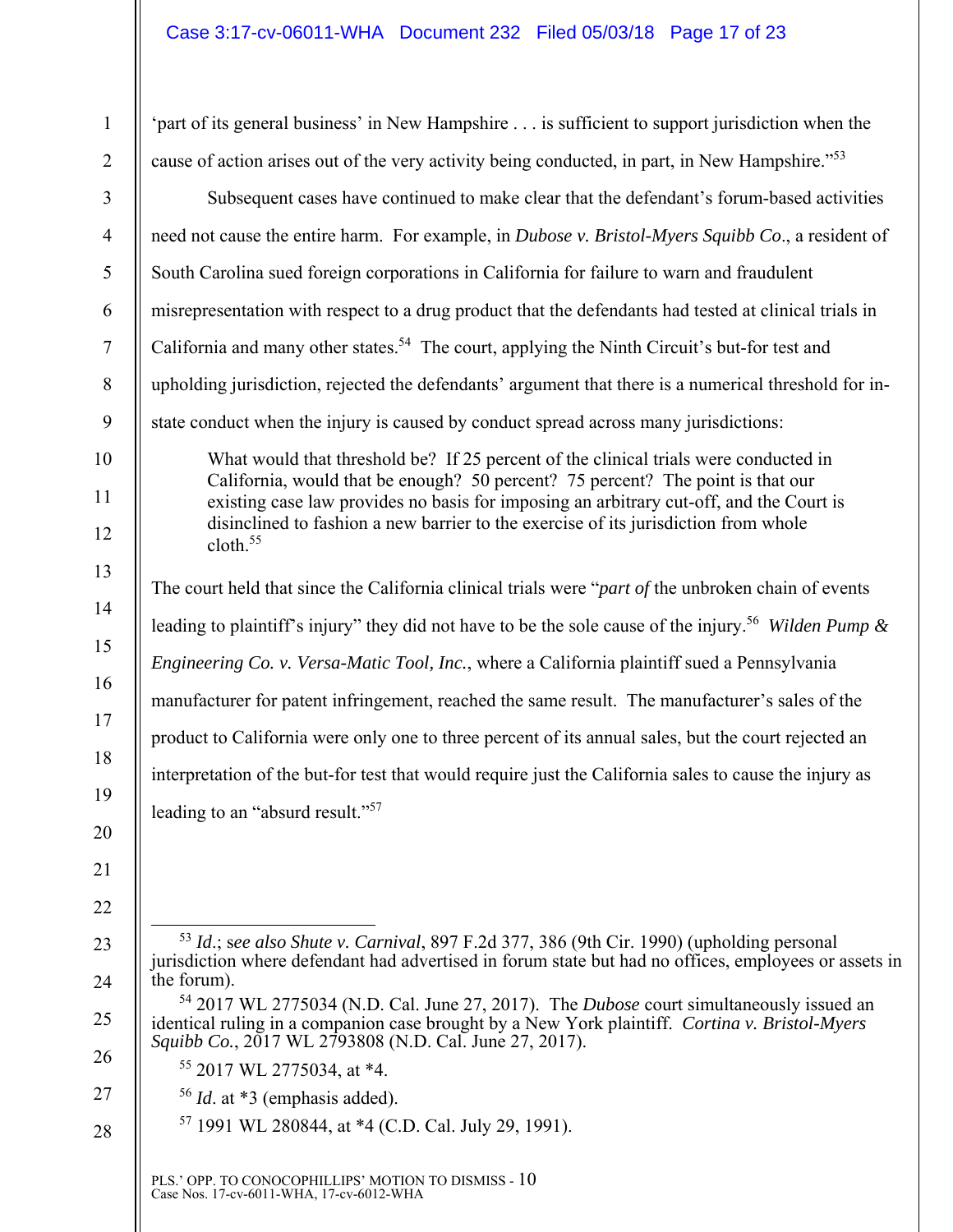#### Case 3:17-cv-06011-WHA Document 232 Filed 05/03/18 Page 18 of 23

7

8

9

10

11

12

13

14

15

16

17

18

19

20

21

1

Copyright cases have reached the same result. In *Mavrix v. Brand Technologies*, the Ninth Circuit upheld specific jurisdiction where the defendant's website largely "court[ed] a national audience" but also was accessible to users in the forum state.58 And in *Hendricks v. New Video Channel America*, the court held that defendants' promotion and distribution of the copyrighted material in California satisfied the causal relationship test, even though the defendants' conduct had occurred nationwide. Like *Wilden Pump*, the court interpreted the but-for test to avoid the "absurd result" that California conduct contributing to a California injury could not give rise to specific personal jurisdiction where the nature of the claim involved the defendant's nationwide injurious conduct.59 These cases demonstrate that personal jurisdiction exists where a large and harmful course of conduct extends into the forum state; forum conduct alone need not cause the injury.

Here, Conoco engages or has engaged during the relevant time period in substantial in-state conduct to supply, refine, sell and promote its fossil fuels. Its website even "promotes its fossil fuel products by stating that it 'responsibly suppl[ies] the energy that powers modern life,'" – which is much like the website in *Mavrix* that caused injury merely by making copyrighted materials "accessible to users" in California.<sup>60</sup> This conduct is another causal factor in the Cities' injuries, insofar as the nuisance was caused both by production and by activities promoting additional consumption – promotions aimed in part at California, one of the largest markets for fossil fuels in the country. Conoco also formerly had numerous gas stations in California over which it exercised control with respect to promotion of fossil fuels.<sup>61</sup>

Moreover the personal jurisdiction analysis "depends, to a significant degree, on the specific type of tort ... at issue<sup>"62</sup>—which in this case is nuisance. Nuisance has a well-established causal

- 22
- 23
- 24

25

- 58 647 F.3d 1218, 1222, 1228 (9th Cir. 2011); *accord Adidas*, 169 F. Supp. 3d at 1092.
- 59 2015 WL 3616983, at \*7 & n.11 (C.D. Cal. June 8, 2015).
- 60 FAC ¶ 118(e); *Mavrix*, 647 F.3d at 1228.
- <sup>61</sup> *Cf. Exxon Mobil Corp.*, 2018 WL 1769759, at \*4-6.

26 27 28 <sup>62</sup> *Picot v. Weston*, 780 F.3d 1206, 1214 (9th Cir. 2015) (analyzing purposeful direction element); *cf. Friends of the Earth, Inc. v. Laidlaw Envtl. Servs. (TOC), Inc.*, 528 U.S. 167, 181 (2000) (courts may not "raise the standing hurdle higher than the necessary showing for success on the merits in an action").

PLS.' OPP. TO CONOCOPHILLIPS' MOTION TO DISMISS - 11 Case Nos. 17-cv-6011-WHA, 17-cv-6012-WHA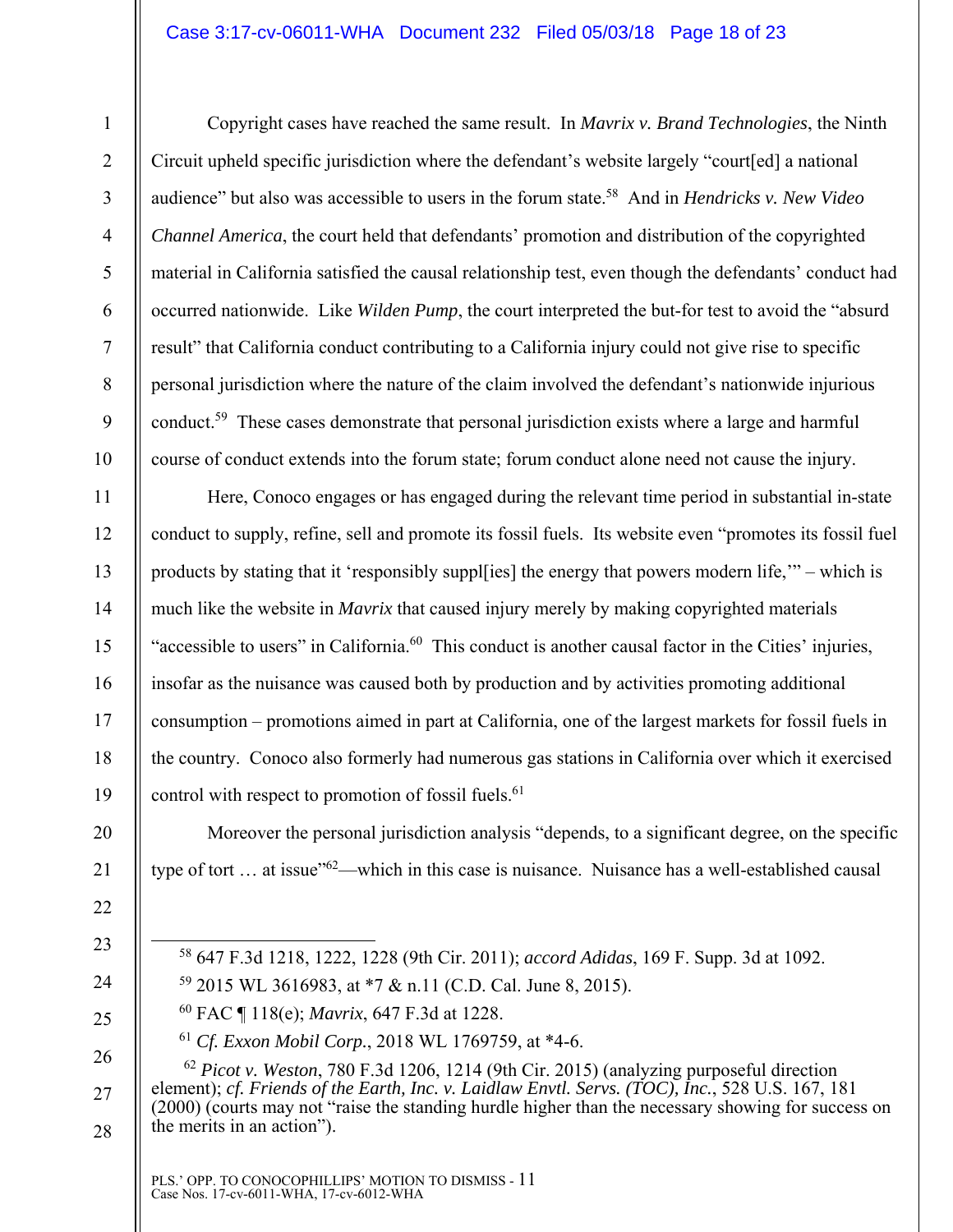1 2 3 4 5 6 7 8 9 10 11 12 13 standard applicable in multiple tortfeasor cases that emphatically does not require the plaintiff to untangle which molecules came from where. Nuisance liability only requires that a defendant "contributes" to the nuisance. $63$  In a nuisance case involving multiple contributors where the pollution has mixed together, there is an indivisible injury and, absent a basis to apportion liability, each defendant is liable for the entire harm.<sup>64</sup> As the Restatement notes, "the fact that other persons contribute to a nuisance is not a bar to the defendant's liability for his own contribution."65 Indeed, the burden of apportionment is on the defendant.<sup>66</sup> And it is no defense that the defendant's conduct by itself would not have caused the harm, even when there are a great many contributors. So long as the defendant is aware that its conduct combines with that of others to create the nuisance, the defendant may be held liable.<sup>67</sup> In short, the standard for causation on the merits in this multiple tortfeasor case informs the personal jurisdiction analysis and is at odds with Conoco's interpretation of the but-for test that would require all of the Cities' injuries to be caused solely by a subset of Conoco's activities.

14

15

16

17

18

19

20

21

22

23

24

25

26

27

28

Conoco's authorities do not suggest a different result. *Doe v. Unocal Corp.*, is inapposite because the sole basis asserted for exercising jurisdiction there was a contract defendant executed

63 *Cox v. City of Dallas*, 256 F.3d 281, 292 n.19 (5th Cir. 2001).

64 Restatement (Second) of Torts § 875.

<sup>65</sup> *Id.* § 840E; *see also id*. § 875.

<sup>66</sup> *Id.*; *Connecticut v. AEP*, 582 F.3d 309, 349 (2d Cir. 2009) ("in a federal common law of nuisance case involving air pollution, where the ambient air contains pollution from multiple sources . . . liability is joint and several"), *aff'd in rel. part, rev'd on other grounds*, 564 U.S. 410 (2011).

<sup>67</sup> *See, e.g.*, *Boim v. Holy Land Found. for Relief & Dev.*, 549 F.3d 685, 696-97 (7th Cir. 2008) (en banc) ("pollution of a stream to even a slight extent becomes unreasonable [and therefore a nuisance] when similar pollution by others makes the condition of the stream approach the danger point.") (quotation omitted); *In re "Agent Orange" Prod. Liab. Litig.*, 597 F. Supp. 740, 823 (E.D.N.Y. 1984) ("In the pollution and multiple crash cases, the degree to which the individual defendant's actions contributed to an individual plaintiff's injuries is unknown and generally unascertainable," yet "all defendants have been held liable"); *Michie v. Great Lakes Steel Div. Nat'l Steel Corp*., 495 F.2d 213, 215-18 (6th Cir. 1974); *California v. Gold Run Ditch & Mining Co.*, 4 P. 1152, 1156 (Cal. 1884) (defendant's pollution alone would not have caused injury given the "vast amount" of mining previously and currently undertaken on the river by numerous others but defendant still liable for contributing to the nuisance); Restatement (Second) of Torts § 881 cmt. d ("It is also immaterial that the act of one of them by itself would not constitute a tort if the actor knows or should know of the contributing acts of the others."). The Cities have a more extended discussion of this causation issue in their brief in opposition to the motion to dismiss for lack of personal jurisdiction filed by defendant BP p.l.c.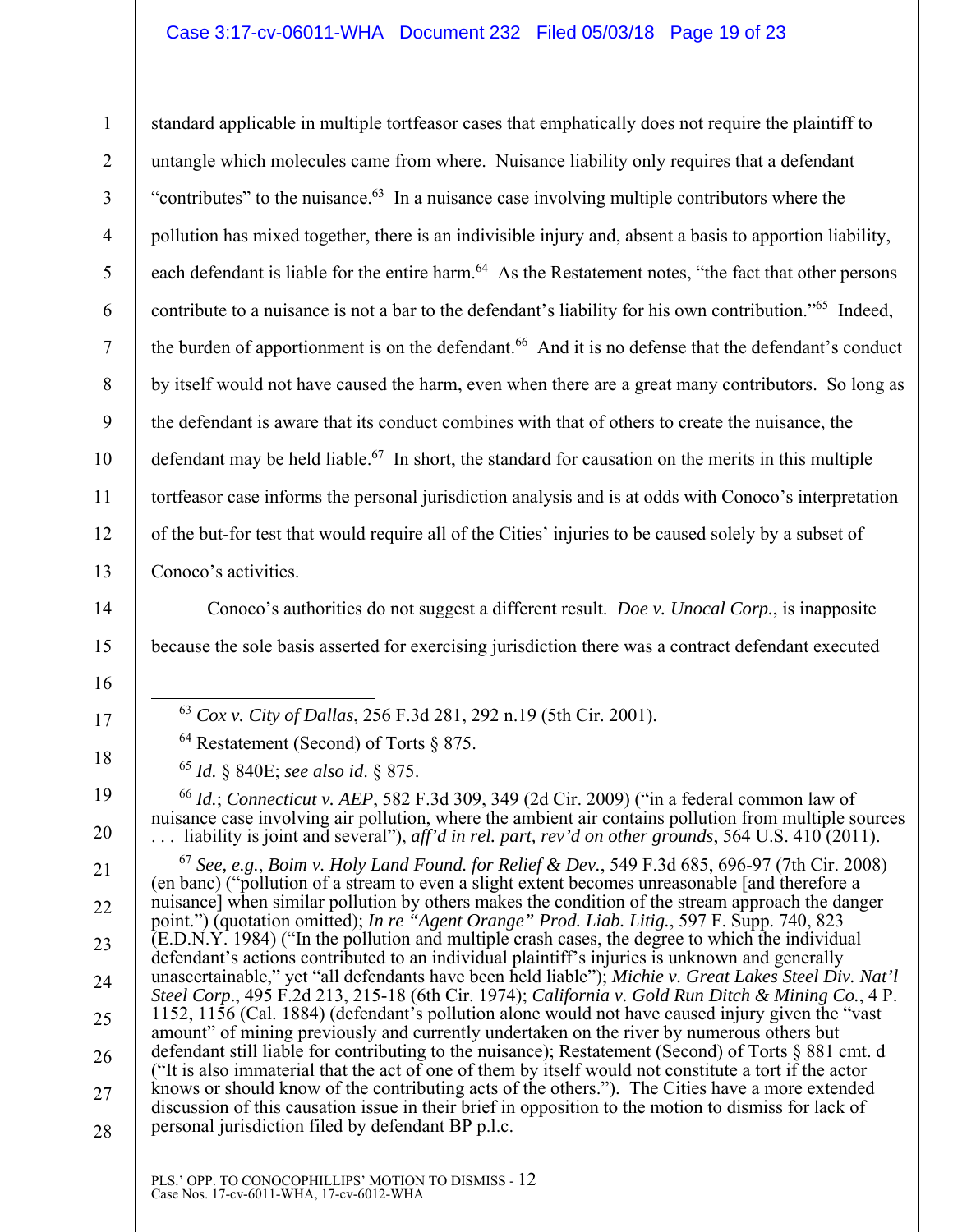with a resident corporation concerning a pipeline in Burma, which was not negotiated or executed in California, not governed by California law, and had nothing to do with California.68 And in *Bristol-Myers Squibb Co. v. Superior Court*, there was no link between the non-resident defendant's sales in California to the plaintiffs' product defect claims because the plaintiffs had not been prescribed the drugs in California, nor had they purchased or ingested them in the forum.<sup>69</sup> Likewise, in *In re Nexus 6P Products Liab. Litig*., the plaintiffs did not allege that the product defect arose as a result of the defendant's conduct with the forum, nor that they resided in the forum, had purchased the defective product in the forum or had experienced the defects in the forum.<sup>70</sup>

## 9

1

2

3

4

5

6

7

8

10

11

12

13

14

15

16

17

18

19

20

#### **D. Conoco has not demonstrated that exercise of personal jurisdiction over it is unreasonable.**

Once the Cities establish the first two elements of specific jurisdiction, then the burden shifts to Conoco, which cannot meet its "heavy burden" under the Ninth Circuit's seven-factor test, "to present a compelling case that the exercise of jurisdiction is unreasonable."71 Under factor one, the extent of the defendant's purposeful interjection into the forum state, Conoco purposefully injected itself into California by deciding to produce massive amounts of fossil fuels, including for use in California, and engaging in (or authorizing) nuisance-inducing conduct, including substantial oil and gas business, within the State. Under factor two, the burden on Conoco in defending in the forum is not heavy, given Conoco's responsibility for its corporate-wide decisions on fossil fuel production as they relate to global warming, and its predecessors and subsidiaries' substantial and ongoing oil and gas business in California over the past decades that has contributed to the Cities' injuries.72 Since the Court here is applying federal law, there cannot be a conflict with the sovereignty of another state

- 21 22
- 23

24

25

- 68 248 F.3d 915, 924 (9th Cir. 2001).
- 69 137 S. Ct. 1773, 1781 (2017).
	- 70 2018 WL 827958, at \*4 (N.D. Cal. Feb. 12, 2018).

<sup>71</sup> *Chunghwa Telecom Global v. Medcom*, 2016 WL 5815831, at \*6 (N.D. Cal. Oct. 5, 2016).

26 27 28 <sup>72</sup> *Kabo Tool Co. v. Porauto Industrial Co.*, 2013 WL 5328496, at \*7 (D. Nev. Sep. 20, 2013) ("While jurisdiction in Nevada may not be as convenient to the defendants, it does not present an unreasonable burden. The defendants have been conducting business in Nevada for over 10 years. If the defendants have the ability to sufficiently conduct business, they also have the ability to defend their actions in Nevada.").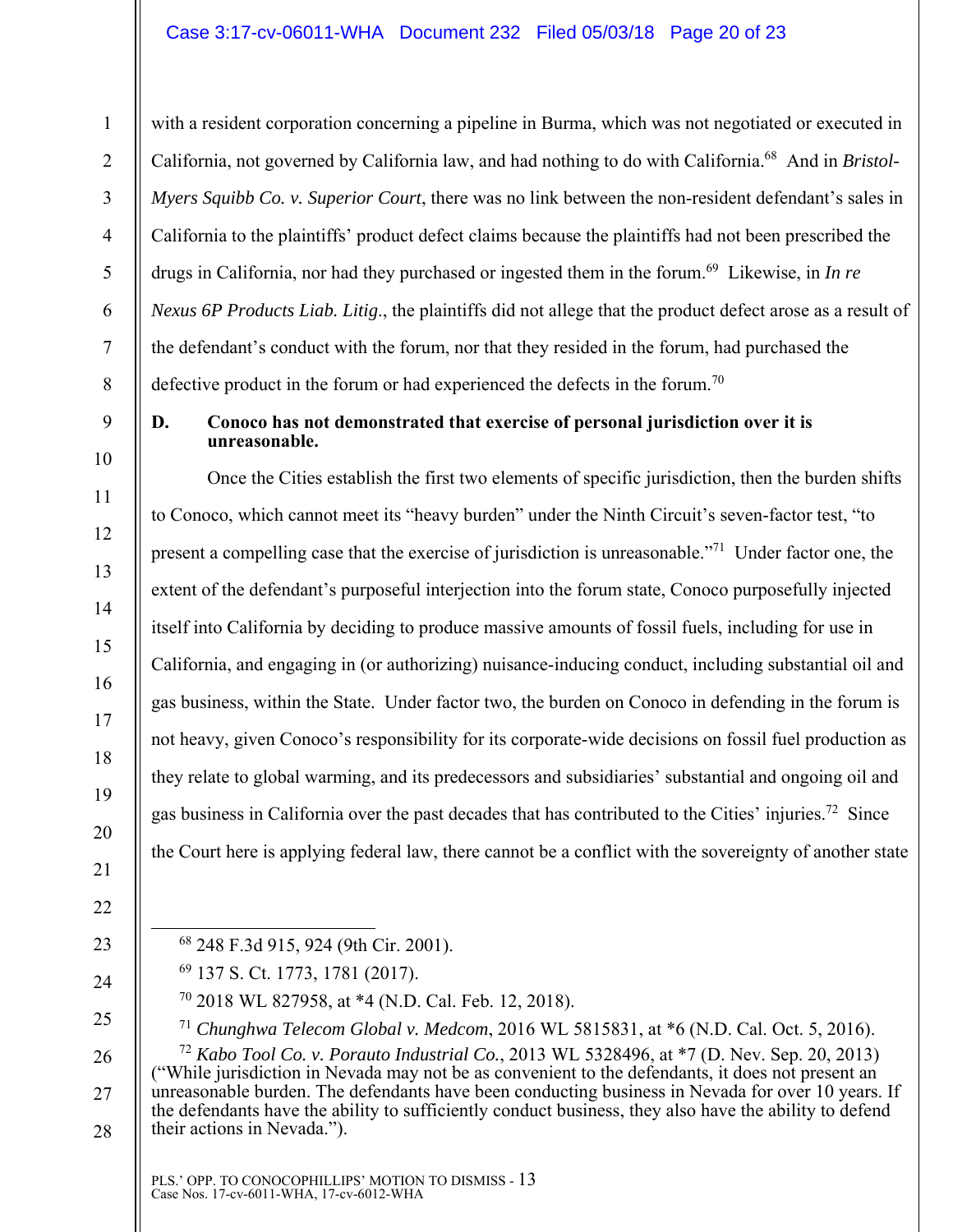(factor three).73 With respect to the fourth factor, the forum state's interest in adjudicating the dispute, "California has an interest in protecting its residents,"<sup>74</sup> which is particularly strong here because the Cities bring claims, in part, in their sovereign capacities to redress injuries to the Cities and their residents. California is the most efficient forum to resolve the controversy (factor five), given that the injuries and some injury-inducing conduct occurred in this state. Factor six, the importance of the forum to the plaintiff's interest, favors California because it offers convenient and effective relief for the Cities' nuisance claims. Finally, as to other forums (factor seven), the "fact that the lawsuit will continue in California with other parties tips the efficiency factor in [plaintiff's] favor."75

10

11

12

13

14

15

16

17

18

19

20

21

22

23

24

1

2

3

4

5

6

7

8

9

#### **E. Alternatively, the Cities are entitled to jurisdictional discovery.**

The Cities request jurisdictional discovery if necessary, which "should be granted when ... the jurisdictional facts are contested or more facts are needed."76 If the Court finds that the Cities' allegations are insufficient to establish jurisdiction, the Cities request discovery regarding Conoco's role as the ultimate decisionmaker with respect to levels of companywide production of fossil fuels, including taking into account climate change, and its decisions to have its subsidiaries and agents carry out that decision in California by producing, marketing and selling fossil fuels, including any contractual arrangements Conoco has entered into relating to its California oil and gas activities.

#### **V. CONCLUSION**

The Court should deny Conoco's motion and find that Conoco is subject to jurisdiction.

73 *Panavision Int'l, L.P. v. Toeppen*, 141 F.3d 1316, 1323 (9th Cir. 1998).

<sup>75</sup> *Core-Vent Corp. v. Nobel Indus. AB*, 11 F.3d 1482, 1489 (9th Cir. 1993).

25 26 27 28 <sup>76</sup> *Laub v. United States DOI*, 342 F.3d 1080, 1093 (9th Cir. 2003); *Illumina, Inc. v. Qiagen NV*, 2016 WL 3902541, at \*4-5 (N.D. Cal. July 19, 2016) ("there are too many factual disputes to resolve without more thorough jurisdictional discovery" against Dutch parent company); *SA Luxury Expeditions LLC v. Latin America for Less, LLC*, 2014 WL 6065838, at \*2 (N.D. Cal. Nov. 12, 2014) ("defendant's declarations dodge the key issues with artful wording"); *Macias v. Waste Mgmt. Holdings, Inc.*, 2014 WL 4793989, at \*3 (N.D. Cal. Sept. 25, 2014) ("discovery is needed to clarify the controverted issue of personal jurisdiction").

<sup>74</sup> *Universal Stabilization Techns., Inc. v. Advanced BioNutrition Corp.*, 2017 WL 1838955, at \*6 (S.D. Cal. May 8, 2017).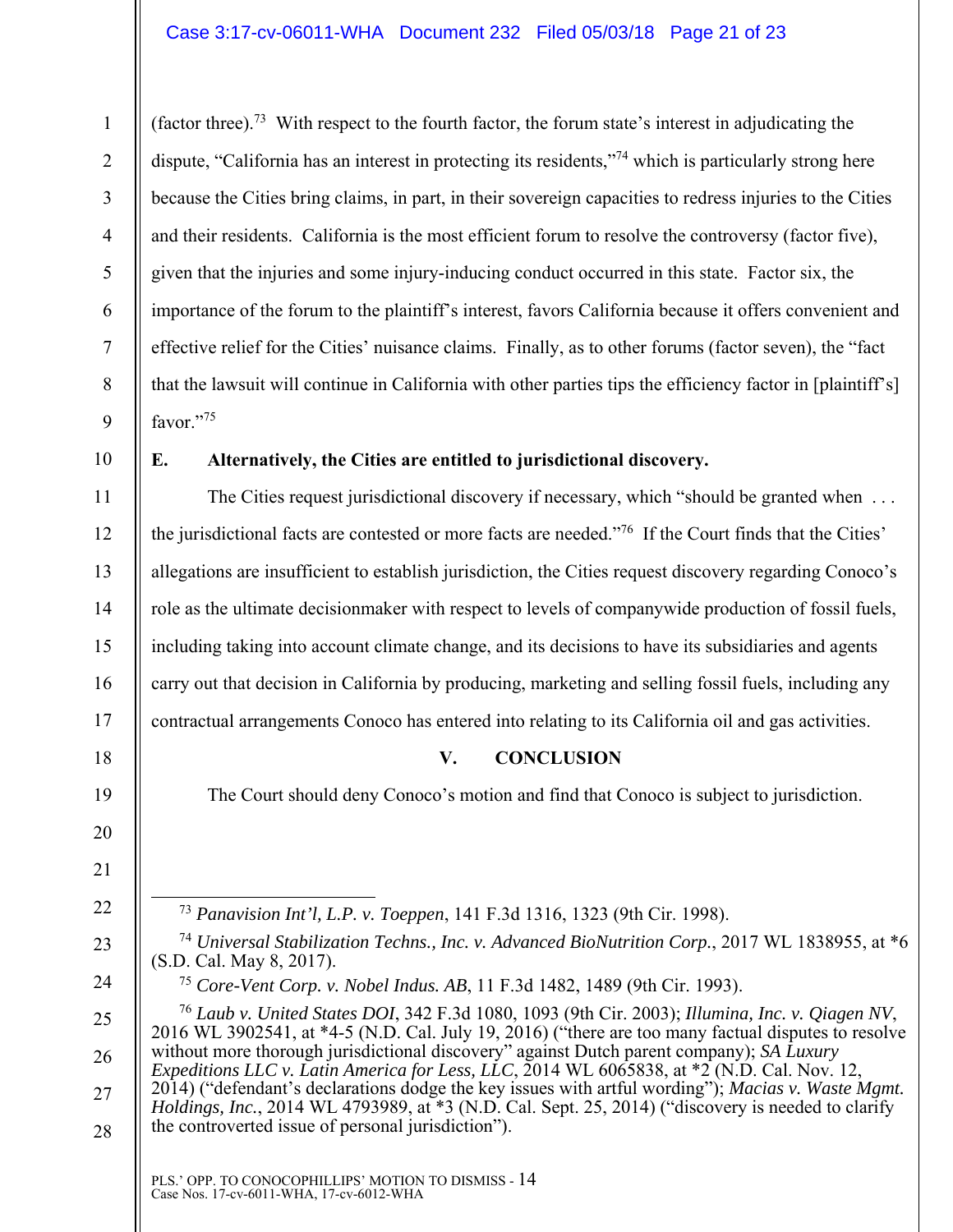| $\mathbf{1}$ | Dated: May 3, 2018                                   | Respectfully submitted,                                                                                |
|--------------|------------------------------------------------------|--------------------------------------------------------------------------------------------------------|
| 2            |                                                      | ** /s/ Erin Bernstein                                                                                  |
| 3            |                                                      | BARBARA J. PARKER (State Bar #069722)<br>City Attorney                                                 |
| 4            |                                                      | MARIA BEE (State Bar #167716)<br>Special Counsel                                                       |
| 5            |                                                      | ERIN BERNSTEIN (State Bar #231539)                                                                     |
|              |                                                      | <b>Supervising Deputy City Attorney</b><br>MALIA MCPHERSON (State Bar #313918)                         |
| 6            |                                                      | Attorney<br>One Frank H. Ogawa Plaza, 6th Floor                                                        |
| 7            |                                                      | Oakland, California<br>Tel.: (510) 238-3601                                                            |
| 8            |                                                      | Fax: (510) 238-6500<br>Email: ebernstein@oaklandcityattorney.org                                       |
| 9            |                                                      |                                                                                                        |
| 10           |                                                      | <b>Attorneys for Plaintiffs</b>                                                                        |
| 11           |                                                      | CITY OF OAKLAND and<br>PEOPLE OF THE STATE OF CALIFORNIA,                                              |
| 12           |                                                      | acting by and through Oakland City Attorney<br><b>BARBARA J. PARKER</b>                                |
| 13           |                                                      | ** Pursuant to Civ. L.R. $5-1(i)(3)$ , the electronic                                                  |
| 14           |                                                      | filer has obtained approval from this signatory.                                                       |
| 15           |                                                      | ** /s/ Matthew D. Goldberg                                                                             |
|              |                                                      | DENNIS J. HERRERA, State Bar #139669<br>City Attorney                                                  |
| 16           |                                                      | RONALD P. FLYNN, State Bar #184186<br>Chief Deputy City Attorney                                       |
| 17           |                                                      | YVONNE R. MERÉ, State Bar #173594<br>Chief of Complex and Affirmative Litigation                       |
| 18           |                                                      | ROBB W. KAPLA, State Bar #238896<br>Deputy City Attorney                                               |
| 19           |                                                      | MATTHEW D. GOLDBERG, State Bar #240776                                                                 |
| 20           |                                                      | Deputy City Attorney<br>City Hall, Room 234                                                            |
| 21           |                                                      | 1 Dr. Carlton B. Goodlett Place<br>San Francisco, California 94102-4602                                |
| 22           |                                                      | Tel.: (415) 554-4748<br>Fax.: $(415)$ 554-4715                                                         |
| 23           |                                                      | Email: matthew.goldberg@sfcityatty.org                                                                 |
| 24           |                                                      | <b>Attorneys for Plaintiffs</b>                                                                        |
| 25           |                                                      | CITY AND COUNTY OF SAN FRANCISCO and                                                                   |
|              |                                                      | PEOPLE OF THE STATE OF CALIFORNIA,<br>acting by and through San Francisco City Attorney                |
| 26           |                                                      | DENNIS J. HERRERA                                                                                      |
| 27           |                                                      | ** Pursuant to Civ. L.R. 5-1(i)(3), the electronic<br>filer has obtained approval from this signatory. |
| 28           |                                                      |                                                                                                        |
|              | PLS.' OPP. TO CONOCOPHILLIPS' MOTION TO DISMISS - 15 |                                                                                                        |
|              | Case Nos. 17-cv-6011-WHA, 17-cv-6012-WHA             |                                                                                                        |
|              |                                                      |                                                                                                        |